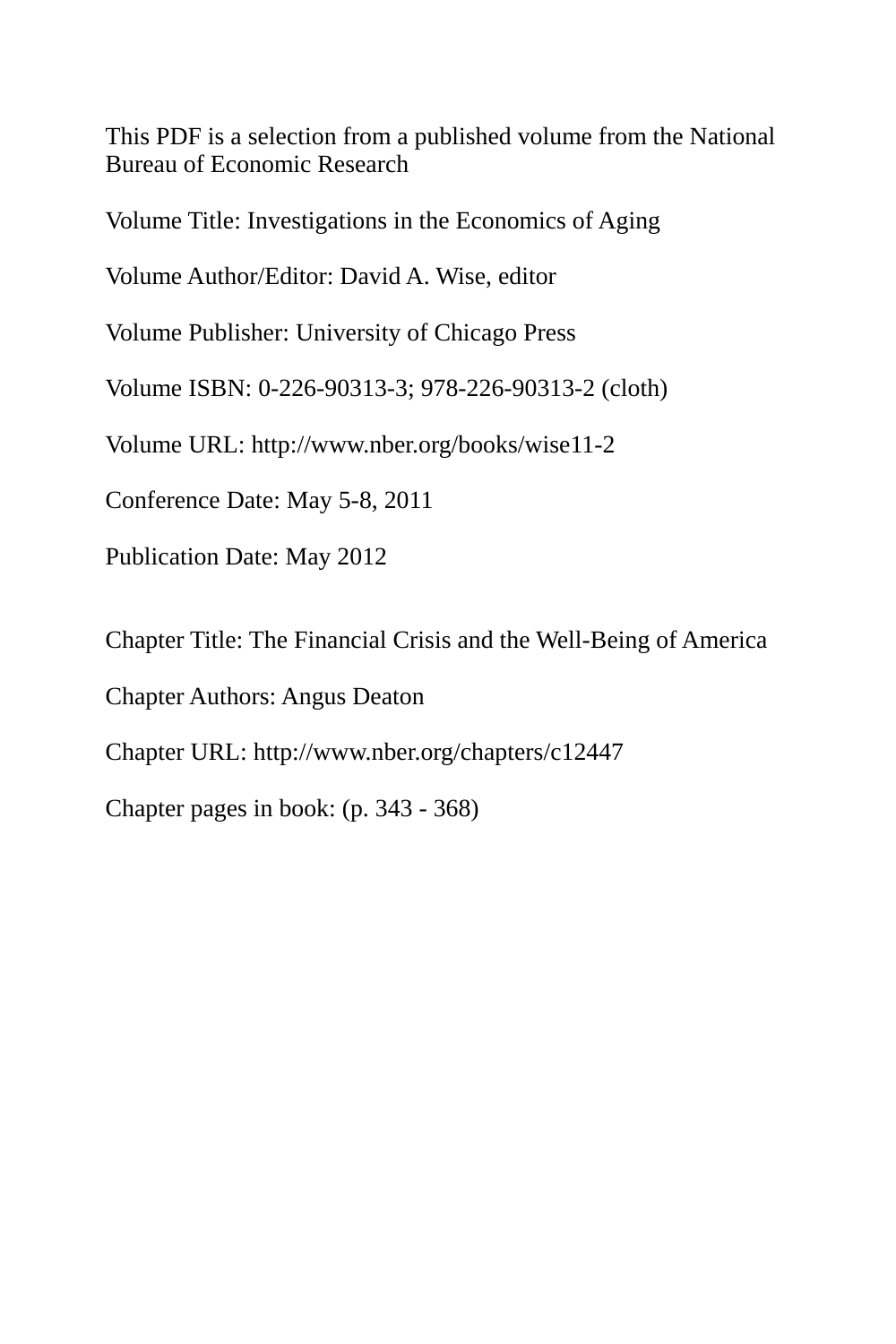# **The Financial Crisis and the Well- Being of America**

Angus Deaton

#### **10.1 Introduction**

The financial crisis that began in the summer of 2008 saw a rise in the unemployment rate from 4.8 percent in April 2008 to 10.6 percent at its peak in January 2010, a 4.4 percent drop in employee compensation over five months in 2009 to 2010, large stimulus- associated tax credits and rebates, 4.7 percent of personal disposable income in May 2008 and 1.7 percent in May 2009, as well as a collapse and subsequent recovery of the stock market—the S&P 500 Index on March 6, 2009 had fallen to 40 percent of its all time high of October 2007 and then more than doubled again by end 2010. Through the fall in the market and the fall in the prices of housing and other assets, 60 percent of households saw their wealth decline between 2007 and 2009, and 25 percent lost more than half of their wealth (Bricker et al. 2011); these declines were widespread, affecting large shares of households

Angus Deaton is the Dwight D. Eisenhower Professor of Economics and International Affairs at the Woodrow Wilson School of Public and International Affairs and the Economics Department at Princeton University and a research associate of the National Bureau of Economic Research.

I am grateful to the Gallup Organization for access to their data; to Jim Harter of Gallup for his extensive help in understanding the design of the Gallup Healthways Wellbeing Index survey; and to Daniel Kahneman, Daniel McFadden, and Norbert Schwarz for extensive help and comments. I also thank David Cutler, Paul Dolan, Ori Heffetz, David Laibson, Richard Layard, Matthew Rabin, and Arthur Stone for comments on an earlier version of the chapter. This work was supported by the Gallup Organization and by the National Institute on Aging through grants AG024928–06 and P30 AG024361 to Princeton and P01 AG05842-14 to the National Bureau of Economic Research. For acknowledgments, sources of research support, and disclosure of the author's material financial relationships, if any, please see http://www .nber.org/ chapters/ c12447.ack. Paper also published as Angus Deaton (2012), "The Financial Crisis and the Well-Being of Americans," *Oxford Economic Papers* 64 (1): 1–26, by permission of Oxford University Press.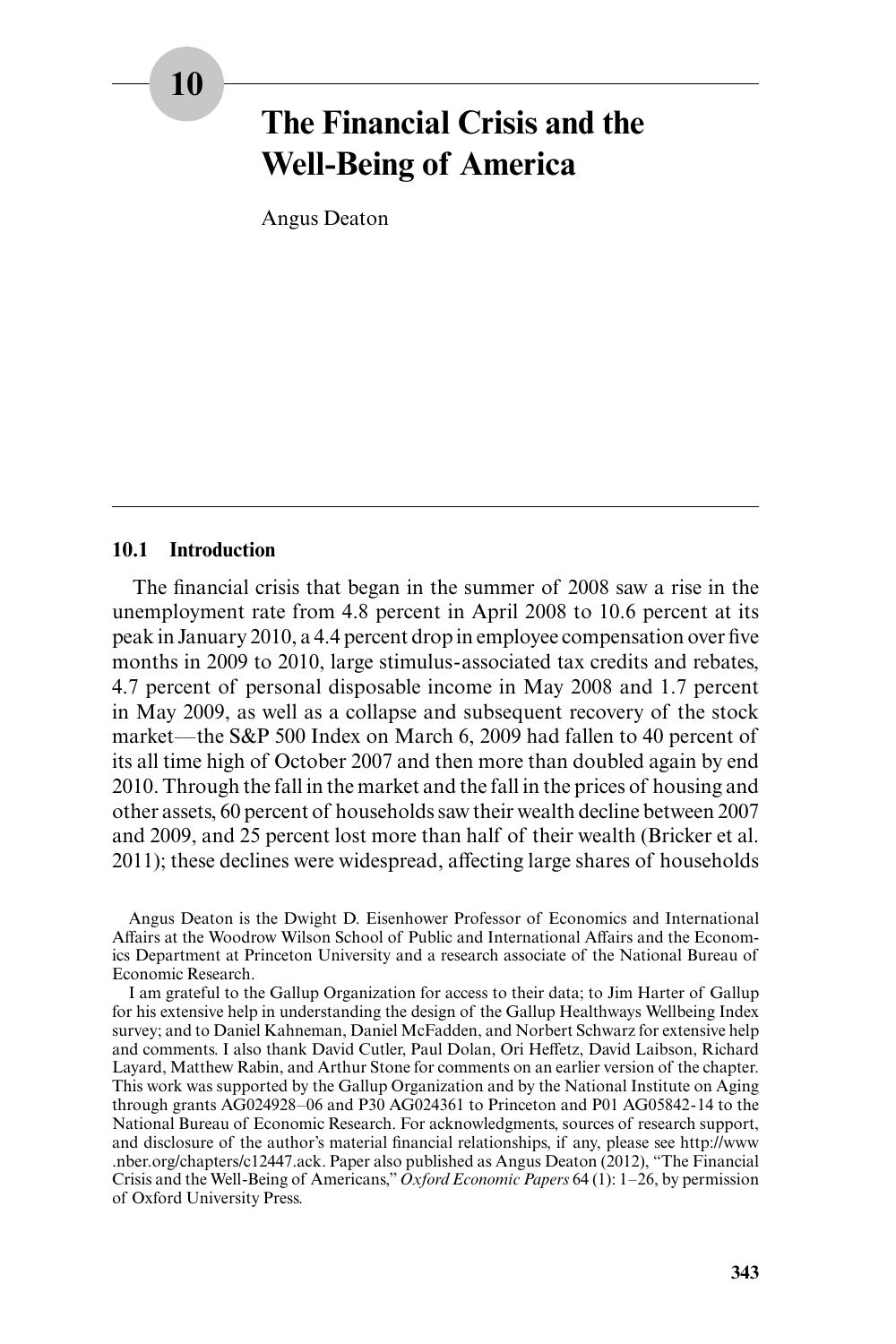across all age, income, and education groups (Chakrabarti et al. 2011; Hurd and Rohwedder 2010). Financial losses were associated with reductions in consumption, and many households reduced consumption even without experiencing financial losses (Christelis, Georgarakos, and Jappelli 2011; Shapiro 2010).

These are large fluctuations in magnitudes that matter to people. Income, wealth, and joblessness are among the measures on which economists have traditionally focused. In the well- being literature, too, a host of studies identify income and unemployment as two of the most important and reliable determinants of self- reported well- being (SWB). Unemployment, in particular, typically exerts a larger negative influence than can be accounted for by the associated reduction in income. Although there is less literature on the effects of wealth on well- being, a 60 percent drop in the market has dramatic effects on expected future incomes, especially for those who are nearing a retirement to be funded out of accumulated saving or defined-contribution pension funds. These events had different economic implications for people of different ages; the elderly are not much affected by unemployment or employee compensation, but some are susceptible to stock market fluctuations. Young people may shrug off falls in wealth when they have not yet accumulated much and have many years before they need it, while their parents, nearing retirement, may see an imminent threat to their future.

The crisis brought harm to many, but it is a boon to researchers on selfreported well- being, for whom it provided an unparalleled opportunity to examine how these events affected the standards of living, the emotional experiences, and life evaluations of those who lived through it. Our ability to make this evaluation is made possible by the data from the Gallup Healthways Well-Being Index (henceforward GHWBI). Starting on January 2, 2008, Gallup has run a daily (landline and cell phone) telephone poll of 1,000 randomly sampled adult Americans each day who are asked about how their lives are going, whether they are satisfied with their standard of living, and whether they experienced a range of feelings on the previous day. Over the three- year period examined here, from 2 January 2008 to 29 December 2010, there are around a million observations on self- reported well- being, as well as on demographics, income, occupation, employment status, and numerous health measures. These data allow daily tracking, not only of national averages, but of the outcomes of different groups.

In addition to investigating reports of well- being over the crisis, I look at a range of methodological issues. One is the long- standing question of whether variations in self- reported well- being (SWB) over time correspond to what might be expected from cross- section analysis. A three- year period is too short to address the Easterlin paradox, that long- term growth appears not to generate the increase in SWB that would be predicted from the positive effects of income in the cross- section, but I can examine whether the large fluctuations in income and unemployment generate fluctuations in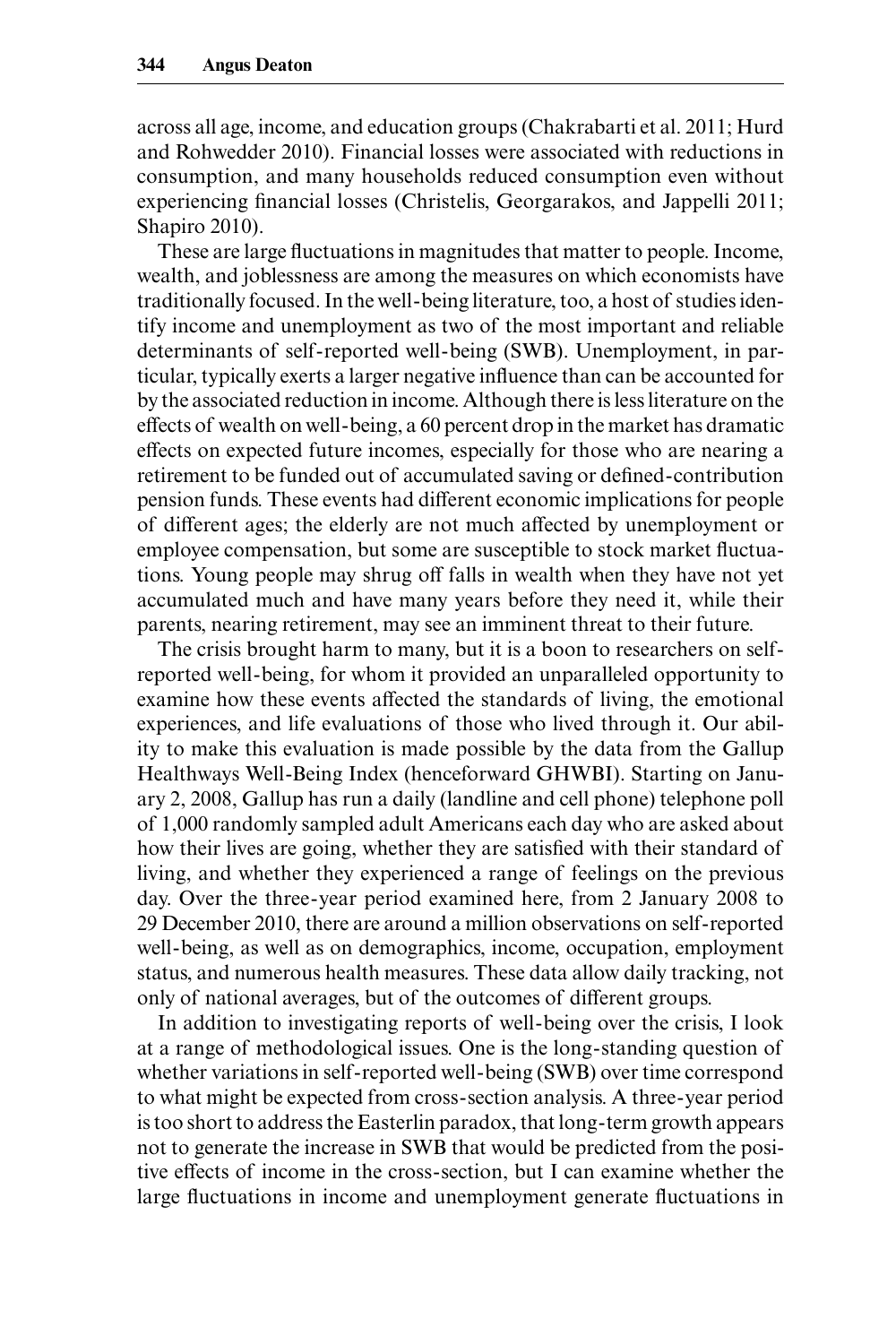SWB that match the findings from the cross-section. The literature on wellbeing over the business cycle (Di Tella, MacCulloch, and Oswald 2001, 2003; Wolfers 2003; Di Tella and MacCulloch 2007) has relied on data pooled over several countries, rather than on tracking well- being over time within a single country as here, although Stevenson and Wolfers (2008) argue that the output gap in the United States predicts well- being. This literature also argues that people dislike inflation and unemployment, even controlling for their own experience, which would drive a wedge between the cross- sectional and time series effects of macroeconomic outcomes; see also Clark, Knabe, and Rätzel (2011) for discussion and reinterpretation.

I also ask whether the temporal tracking of self- reported well- being measures is useful for economic policy beyond the standard dashboard of measures such as employment, income, and financial market indicators. Many happiness researchers argue that SWB provides a deeper and more comprehensive measure than standard economic indicators and should take priority over them. That SWB should be routinely collected by national statistical agencies, at least as a supplementary measure, was given impetus by the positive recommendations in Stiglitz, Sen, and Fitoussi (2009), and many statistical offices in Europe are currently moving in this direction. Yet questions remain. Although SWB measures have led to many important insights in the cross- section—for example, about the relative importance of income and unemployment, or of marriage and marital dissolution, or of nonpriced amenities—the usefulness of average SWB for macroeconomic monitoring over time is far from established, and investigating that is one of my main concerns in this chapter.

The chapter is constructed as follows. I start in section 10.2 with a brief discussion of concepts of well- being, including reminders of long- standing concerns about happiness measures in general and, within SWB measures, the differences between hedonic and evaluative measures of well- being; this distinction is important in what follows. Section 10.3 discusses the behavior of life evaluation over the crisis and documents the sensitivity of the measure to questionnaire order effects. It also presents an attempt to repair the series to permit substantive analysis. Section 10.4 shows what happened to life evaluation and hedonic experience over the crisis, and section 10.5 relates that experience to macroeconomic magnitudes such as income, unemployment, and the stock market. Section 10.6 concludes.

#### **10.2 Preliminaries: Concepts and Measures of Well- Being**

Self- reported well- being is my main topic in this chapter, but I do not wish to approach it uncritically, but rather to keep in mind long-standing objections to these measures. Sir John Hicks played a central role in banishing cardinal utility from economics, replacing it with "choice" utility, an ordinal representation of preferences, together with a welfare econom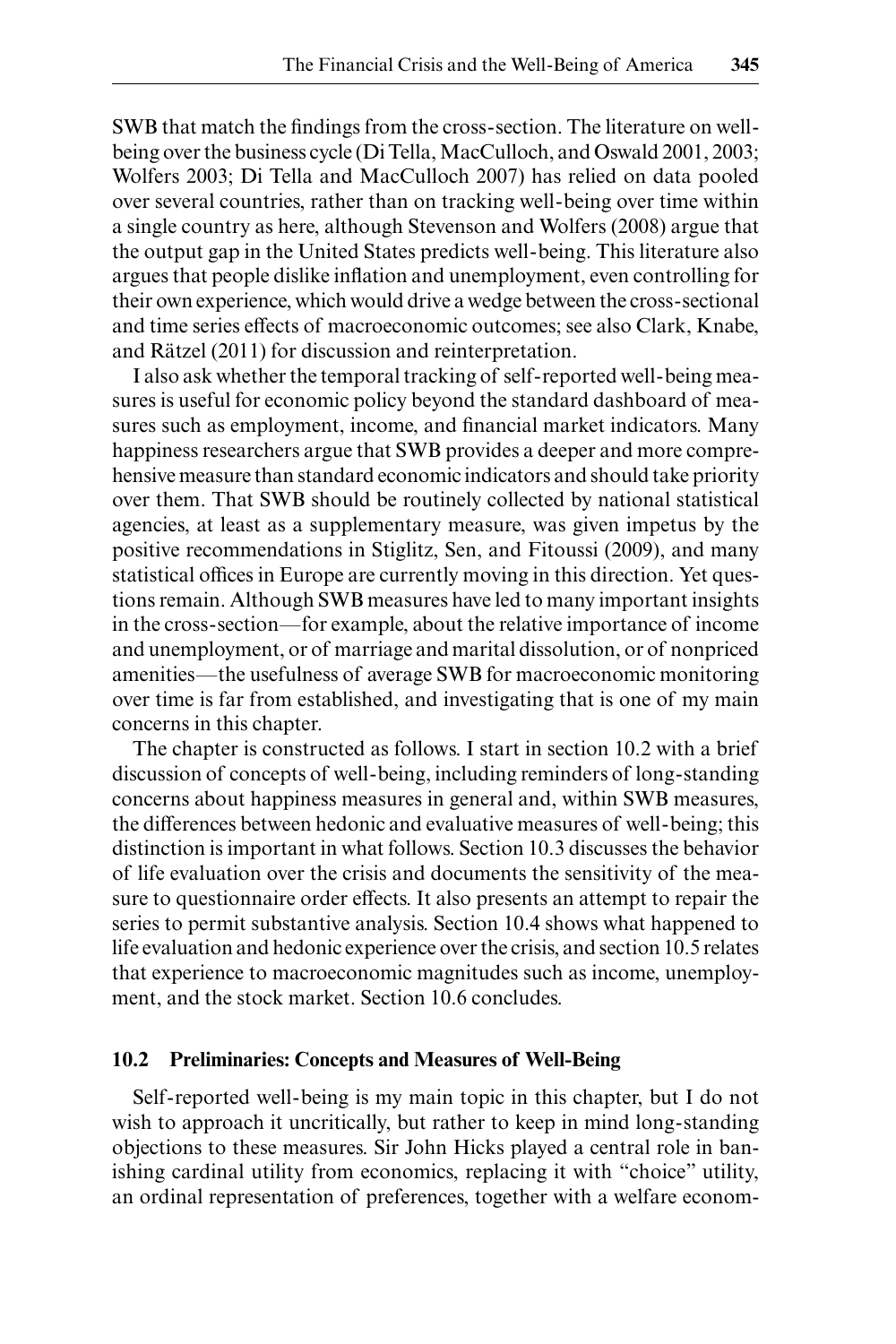ics that eschewed interpersonal comparisons and, at the individual level, emphasized the income required to attain a given standard of living. This long- standing skepticism has been eroded in recent years by a literature in economics and psychology that has demonstrated the usefulness of selfreported well- being measures in a number of contexts. Nor has choice utility gone unscathed. Experimental work has also found biases in recollections of events that will sometimes cause choices to deviate from people's own preferences (Kahneman, Wakker, and Sarin 1997), suggesting that direct measures of momentary feelings, integrated over time, might be more reliable guides to decisions that remembered utility.

Yet many of the original concerns remain important. One of the most important is associated with adaptation to circumstances. If people become accustomed to economic misery so that the response of SWB to such pain is only temporary, the continuing harm is no less real nor demanding of policy attention just because people say that they are used to it. Sen (1985, 14) notes that "a person who is ill- fed, undernourished, unsheltered, and ill can still be high up in the scale of happiness or desire fulfillment if he or she has learned to have 'realistic' desires and to take pleasures in small mercies." By accepting people's own assessment in such circumstances, "the metric of happiness may, therefore, distort the extent of deprivation in a specific, and biased way," and "it would be ethically deeply mistaken to attach a correspondingly small value to the loss of well- being because of this survival strategy" Sen  $(1987, 45-46)$ . I accept these arguments and believe that we should not base policy on a measure that is subject to hedonic adaptation. Yet the extent to which any particular measure of SWB is actually subject to the adaptation critique is a question that can be investigated empirically so that it is possible that Sen's concern is hypothetical, or is hypothetical for some measures but real for others. Note also that Sen does not deny the goodness of happiness in and of itself, only that it is an unreliable indicator of overall well- being.

A second concern, documented in the psychology literature, is about measurement of SWB, particularly in response to questions about the evaluation of life as a whole. The answers to these questions are often treated as if "global feelings of well- being . . . remain relatively constant over extended periods, and that people can describe them with candor and accuracy," Campbell 1981, quoted in Schwarz and Strack 1999). But as Schwarz and Strack's review makes clear, actual reports "do not reflect a stable inner state of well- being" that is always available, but rather judgments that are formed in response to the question, which makes them subject to context effects (Schwarz and Strack 1999, 61). That these warnings must be taken seriously will be amply documented in the results presented in the following.

One key distinction is between "living life" and "thinking about life," Kahneman and Riis (2005). On the one hand, there is a range of feelings that comprise emotional well- being (or hedonic well- being or experienced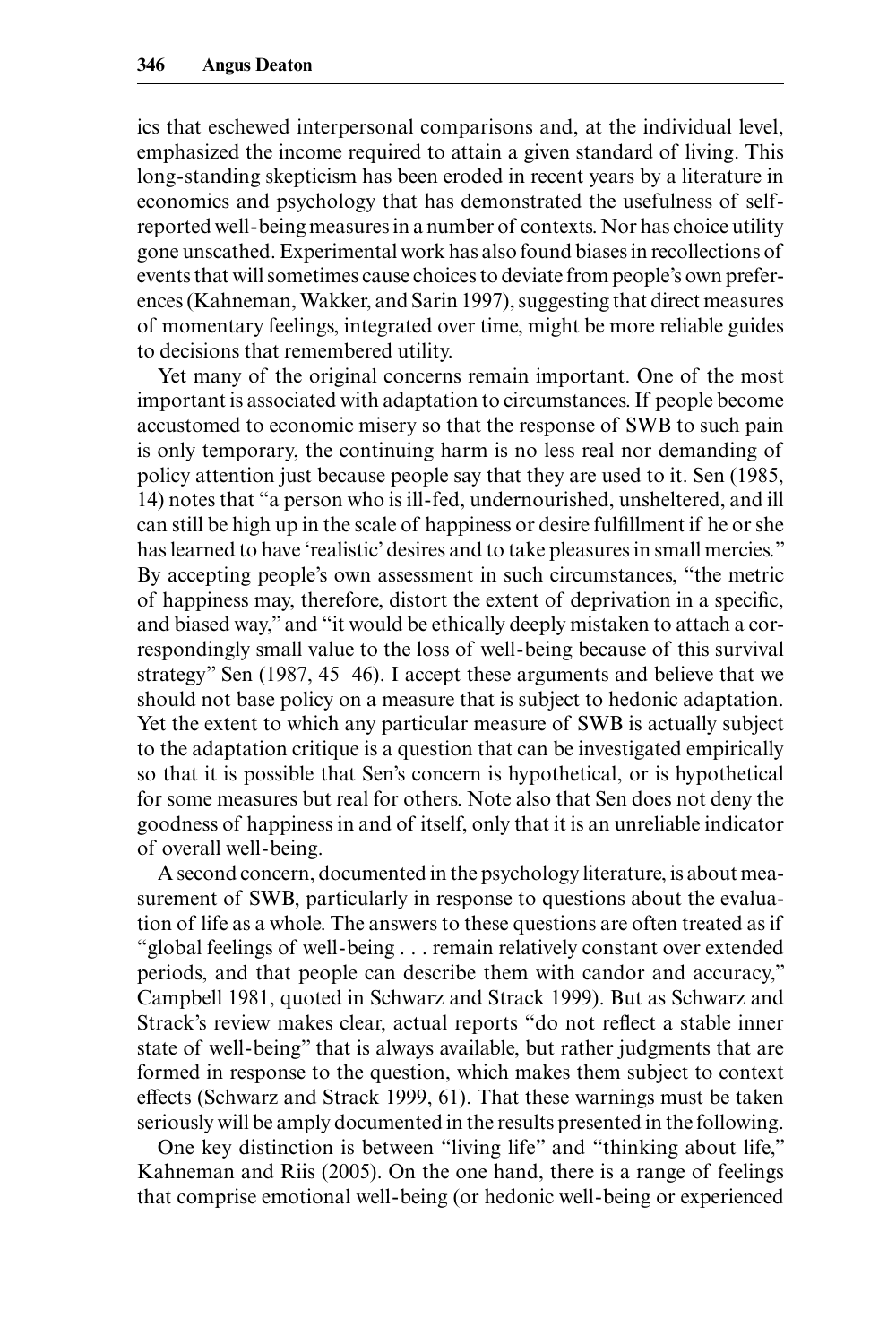happiness); these feelings, such as enjoyment, sadness, happiness, anger, stress, or worry, are mostly evanescent and rapidly forgotten but make up the hedonic texture of life as we live it. On the other hand, there is the assessment or evaluation of life as a whole that is prompted by questions about life satisfaction or about how life is going overall.

The gold standard for measuring emotional well- being is experience sampling, by which people are randomly prompted to record their current activities and feelings; a less demanding alternative is the Day Reconstruction Method (DRM; Kahneman et al. 2004), by which people are asked to reconstruct their activities over the previous day and to associate feelings experienced during each episode. Experience sampling and the DRM both allow the construction of hedonic well- being measures by summing over episodes. The American Time Use Survey contains a DRM module. In the Gallup data, a DRM is not feasible, but respondents are presented with a list of emotions, such as stress, worry, and happiness, and are asked to say yes or no to questions about whether they experienced a lot of each on the previous day. In this chapter, I shall look at a range of these feelings, including happiness, smiling, enjoyment, sadness, worry, stress, and anger, as well as a similar question about physical pain.

Life evaluation is most often measured by a question that asks people to report on a several-point scale how satisfied they are with their life as a whole. In the Gallup surveys, the question is Cantril's (1965) Self-Anchoring Scale, a ladder question that asks respondents on which rung they stand on an eleven- rung ladder where zero is the "worst possible life for you" and ten is the "best possible life for you." It is possible that this ladder question, analyzed here, is a purer question of life evaluation than is life satisfaction, where the use of the word "satisfaction" invites contamination by the respondent's current hedonic state.

That hedonic and evaluative well- being behave differently has been reported in a number of studies. Kahneman et al. (2004) find, contrary to their initial hypothesis, that measures of affect are more subject to adaptation and less tightly linked to long- term life circumstances than are measures of life evaluation. Kahneman and Deaton (2010) find that reports of life evaluation (Cantril's ladder), positive affect, negative affect, and stress are all better at higher incomes. However, while the effects of income on affect and stress satiate at an annual income of around \$75,000, higher incomes continue to be associated with higher life evaluation throughout beyond \$75,000, with the average ladder approximately linear in the logarithm of household income. In a similar vein, life evaluation, but not affect, is better among more- educated people.

Figure 10.1 explores the distinction in another way and shows the average reports for life evaluation and for affect for each day of the week. The average reported ladder, in the top left panel, shows essentially no variation over the week, while positive affect, negative affect, and stress (here coded so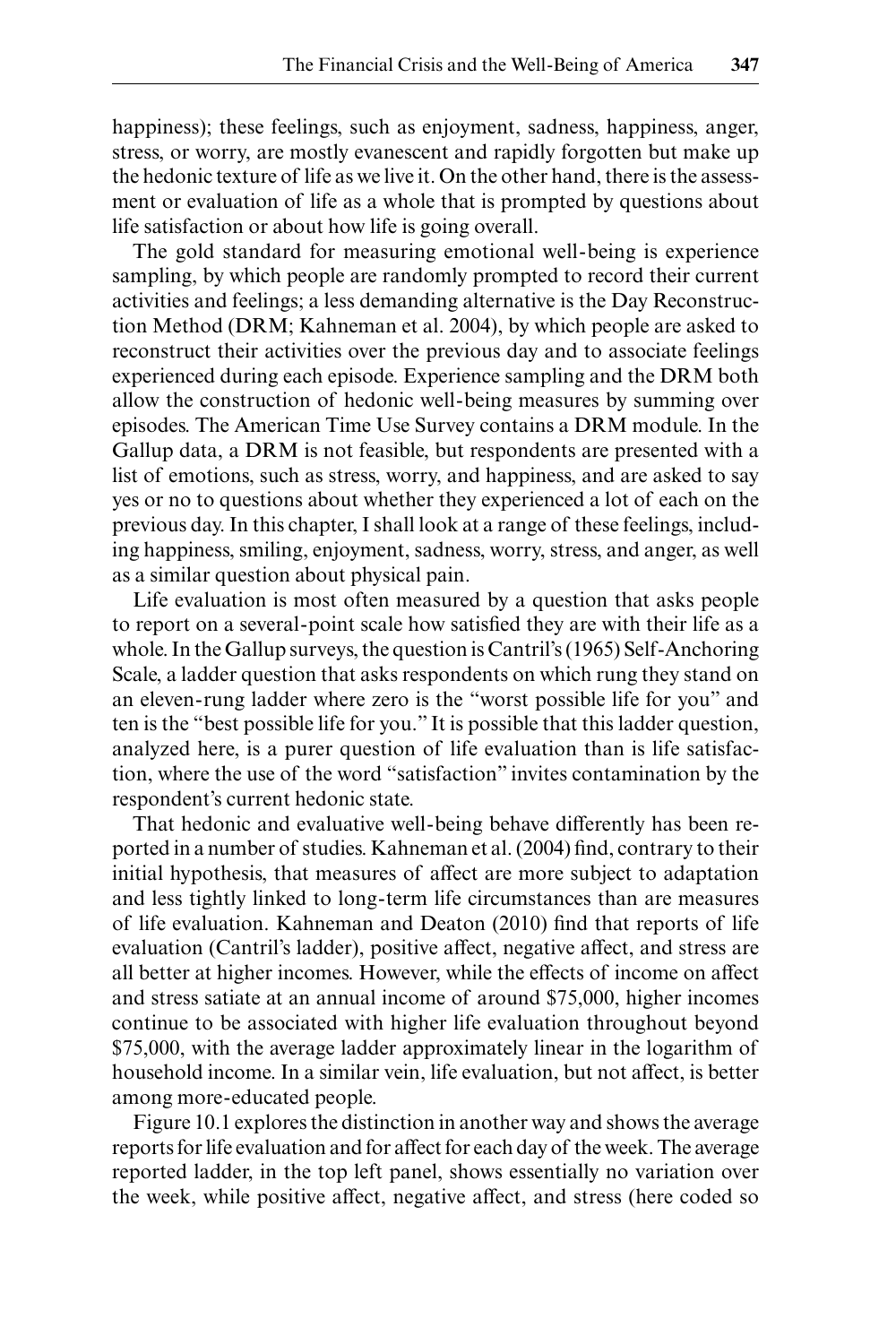

**Fig. 10.1 Ladder scores, positive affect, not blue, and stress free by days of week** *Notes:* Averages are taken over all respondents from January 2, 2008 to December 29, 2010. Positive affect is the average of the fractions of respondents who said that they experienced a lot of smiling, enjoyment, and happiness in the previous day. Not blue is one minus the average of respondents who reported a lot of worry or sadness in the previous day. Stress free is the fraction of respondents who did not report a lot of stress on the previous day.

that higher is better) all show superior hedonic outcomes at weekends than in the week, with Fridays intermediate between week and weekend. At this daily frequency, affect responds to circumstance, while life evaluation does not. (Note that people generally evaluate their lives very highly, around 7 on a scale of 0 to 10, and that most people experience a great deal of positive emotion, little negative emotion, and no stress.) There are also marked differences in patterns of life evaluation and of affect over the life cycle. Stone et al. (2010) replicate the now familiar finding that life evaluation falls with age until middle age, rising mildly thereafter, but also a remarkably large decline in reported stress, worry, and anger with age. This is consistent with socioemotional selectivity theory (Carstensen, Isaacowitz, and Charles 1999), according to which people, as they age, acquire emotional capital, a set of skills that allows the ever more successful avoidance of negative emotional experiences. These benefits of age, together with more modest increases in positive emotional experience, perhaps offset the increase in physical pain and may help account for the increase in overall well- being with age in spite of deteriorating health.

That the ladder responds to long- term circumstances and emotions to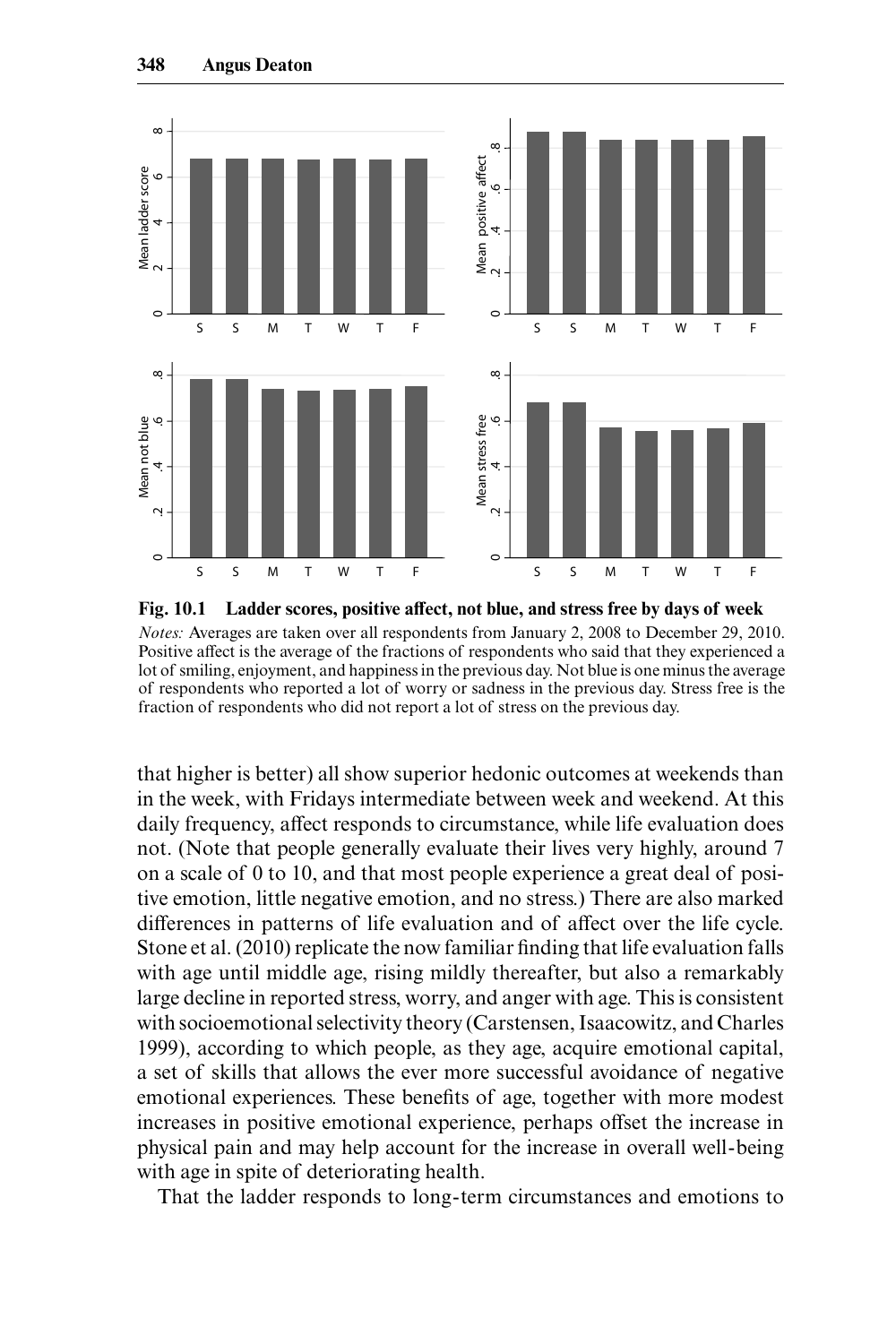short- term circumstances is further supported by international evidence from Gallup's World Poll, which asks similar questions in more than 150 countries around the world. In Deaton (2008), I show that, across countries, average ladder scores are linearly related to the logarithm of per capita gross domestic product (GDP). There are large differences across countries, from Togo, Benin, and Chad, with average ladder scores between 3 and 4, to Denmark, with an average ladder score around 8. An Increase of 1 in the log of per capita GDP by 1 is associated with an increase in the average ladder score of 0.84, and the simple correlation is  $0.83$  (Deaton 2008, table 1, figure 1.) For future reference, it is important to note that international differences in income are very large compared to what is seen in time series; a difference in log GDP of 1 corresponds to a GDP that is 2.7 times as large or about twenty years of rapid economic growth, while Togo's per capita income is barely 2 percent of that of the United States, a difference that took a quarter of a millennium to develop.

In contrast to life evaluation, the average hedonic experiences of countries are only weakly related to per capita GDP. The fraction of the population that reports a lot of happiness yesterday is only mildly related to national income, essentially because of a few outliers such as, at the bottom, Togo, which is notably unhappy and, at the top, the United States, where the pursuit of happiness is constitutionally guaranteed. Otherwise, there are happy and unhappy countries at all levels of GDP per capita. Hence, as far as self- reported *happiness* (the affect) is concerned, the data support Sen's argument that even the poorest people in the world are often happy, although when we look at *life evaluation,* poor people generally recognize that their lives are going badly. That the hedonic and evaluative components of wellbeing have such different correlates implies not only that they are different concepts that reflect different parts of human experience, but that we must also consider each separately in assessing what happened over the financial crisis. A single broad measure of "happiness" will not do. From now on, I shall use the term "happiness" for happiness proper, referring to the hedonic experience of being happy, and I shall keep life evaluation for the judgment of life as a whole, as in the Cantril ladder. The evidence cited in this section shows that the emotional measures adapt to life circumstances, at least over the long term, and that this is not true, or at least less true, for measures of life evaluation.

### **10.3 Life Evaluation in the Crisis**

Figure 10.2 shows the daily average of the ladder from the beginning of 2008 to the end of 2010; I have shown it as a twenty- one- day (triangularly weighted) moving average in order to remove the day to day sampling variance that otherwise obscures the trends. The broken line is for those aged sixty and over, the solid line for the whole population; as has often been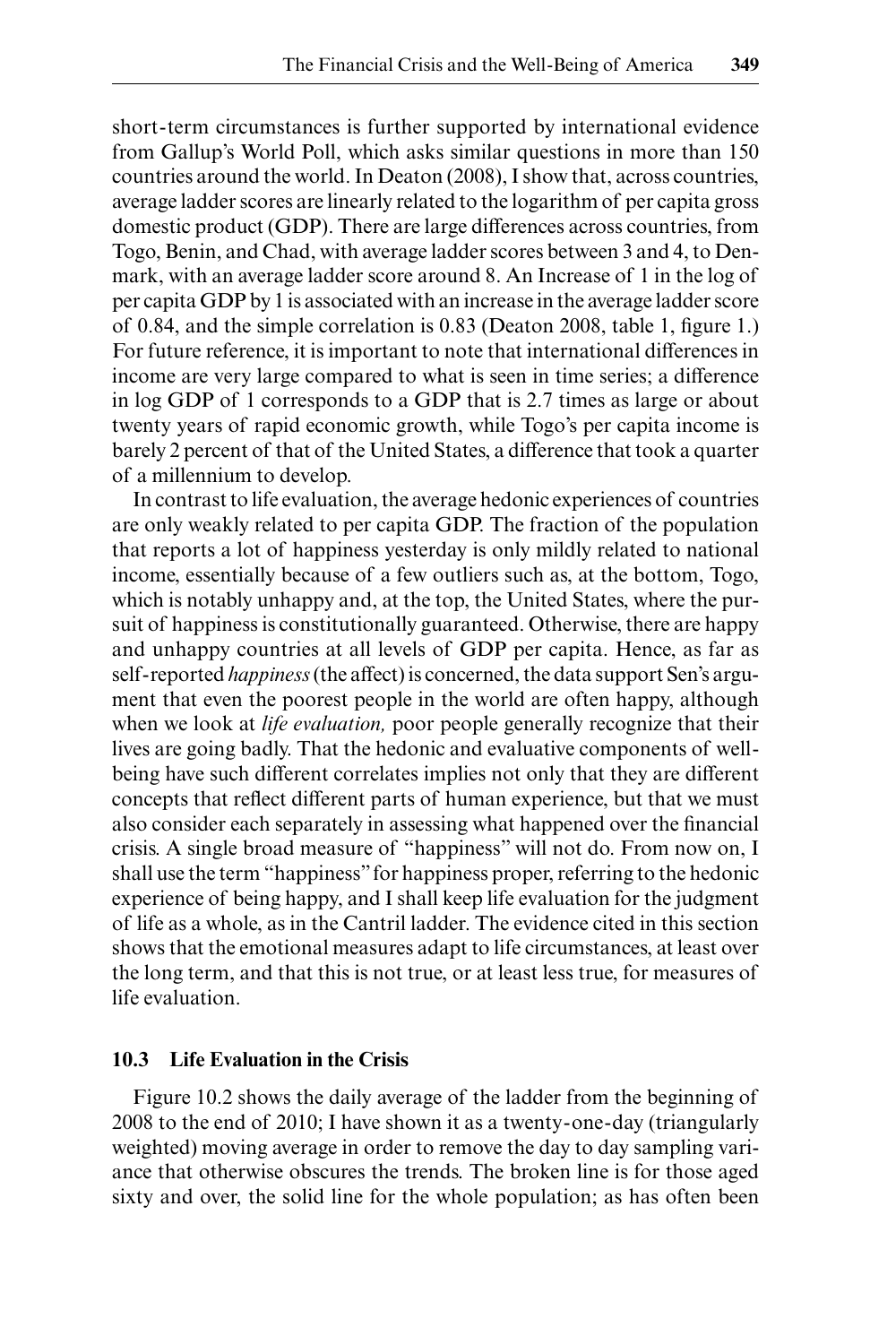

**Fig. 10.2 Average ladder scores for general population and for those sixty and over** *Notes:* The broken line is for the population aged sixty and above, the solid line for the whole population. The underlying data are daily averages, and the figure shows twenty-one-day triangularly weighted moving averages.

found in the literature, see Stone et al. (2010) for these data, the elderly generally do better on life evaluation measures. Although there are features of these plots that make sense—for example, the sharp drop in well- being around the time of the collapse of Lehman Brothers—they are mostly very hard to explain. The oddest feature is that the ladder should be higher at the end of the period than at the beginning; indeed, according to this figure, the general population had more than recovered from the crisis by the spring of 2009, even though unemployment was still rising and even though the stock market, although past its low in March, was still far below its value before the crash. The graphs also show a sharp drop in well- being on Election Day and a somewhat more credible spike on the day that President Obama was inaugurated. The huge increase on April 6, 2009, is substantively inexplicable. The boost to the ladder would require a more than doubling of per capita GDP, and the main events of the day—the earthquake in L'Aquila in Italy, Robert Gates's unveiling of the US defense budget, or even the winning of a country music award by American Idol winner Carrie Underwood—are surely insufficient to explain an increase in well- being that is the single largest change over this otherwise very eventful period.

In fact, the largest changes in the ladder are driven, not by real events, but by changes in question order in the GHWBI survey, the context effects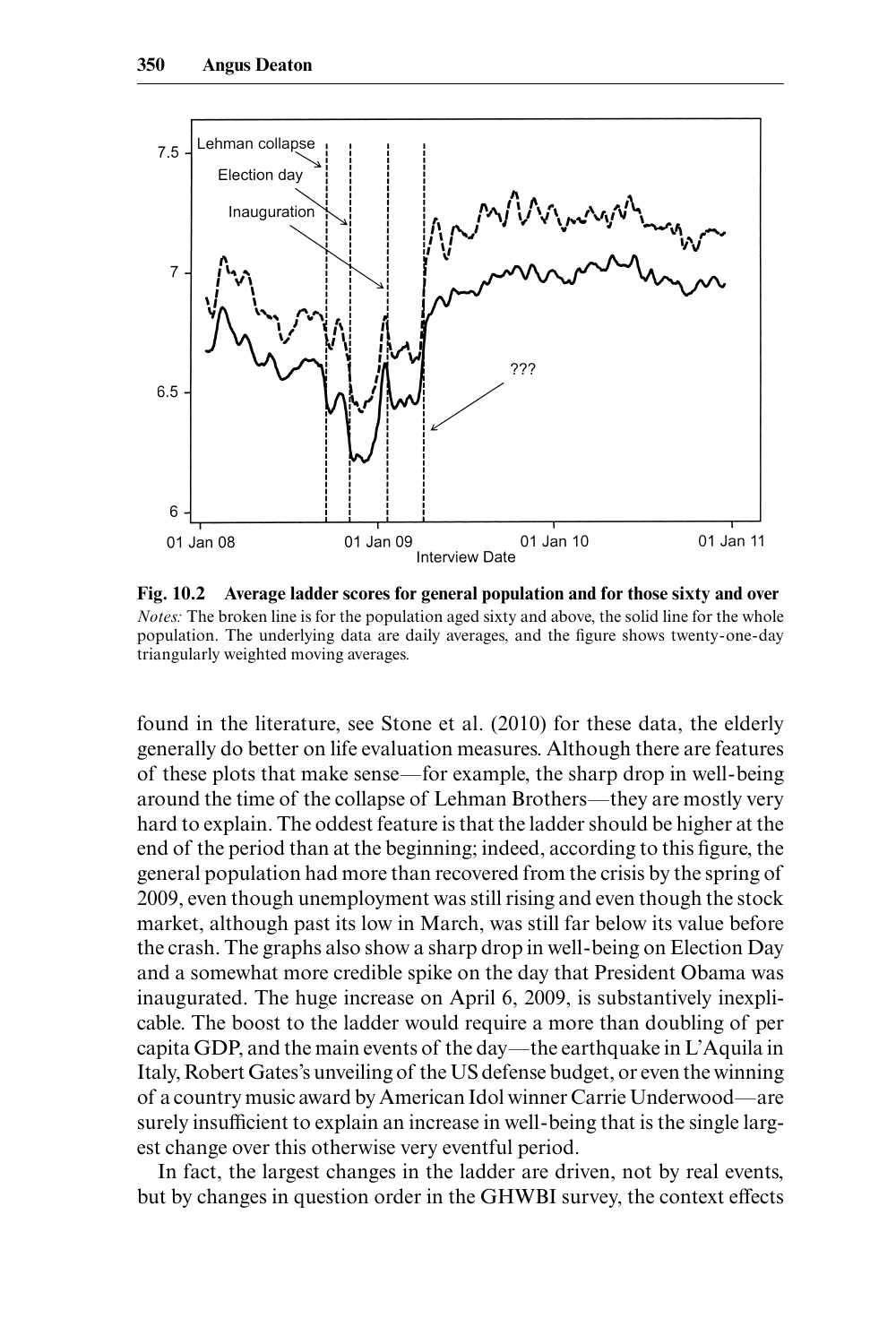discussed in section 10.2. A full account and analysis will be presented elsewhere, and I confine myself here to a summary of the main points and an outline of the methods used to correct the data.

Gallup uses its daily poll to collect information on political preferences, including whether the respondent plans to vote, if so for whom, who is preferred in a primary, whether the respondent approves of the president's performance, or whether the country is headed in the right direction. Because 2008 was an election year and because these polling questions are important to Gallup whose statisticians are well aware of context effects, they were placed first in the survey, immediately prior to the ladder question. The precise questions were changed frequently depending on the election calendar so that, for example, voter preference questions were dropped on the eve of the presidential election, and the Bush approval question was dropped when he left office. Changes in ladder scores at the time of these events prompted Gallup to randomly split the sample, with half the respondents being asked the political questions as usual and half the respondents being asked none so that the first question they were asked was the ladder of life evaluation. This randomized controlled trial enables us to assess the effect of asking the political questions as opposed to not asking them, and it turns out that these questions cause a large *negative* effect on reported well- being. People appear to dislike politics and politicians so much that prompting them to think about them has a *very* large downward effect on their assessment of their own lives; over the 111th Congress (2009 to 2010), only 25 percent of the population approved of Congress, then one of the lowest numbers in history. Indeed, as we shall see, the effect of asking the political questions on well- being is only a little less than the effect of someone becoming unemployed so that to get the same effect on average well- being, three- quarters of the population would have to lose their jobs. Not everyone becomes unemployed, but either half or all of the respondents are asked the political questions.

Figure 10.3 shows the twenty- one- day moving averages of mean ladder scores, split by the two randomized forms of the survey. The two forms were identical until January 5, 2009, after which the political questions were dropped from form 2; this is shown as the beginning of the shaded area in the figure. During the shaded period, which ends on April 5, form 1 respondents were asked political questions (which changed occasionally), while form 2 respondents were asked none. The difference between the solid and the broken line, about 0.6 of a rung on the ladder, is the negative effect of the political questions on life evaluation; it is about the same size as the decline in the ladder from the beginning to the end of 2008. The form 1 spike is on inauguration day; on this day and this day only, there were no political questions on either form; the difference between the two means on that day was 0.15 and appears much larger in the figure because of the moving average.

After the end of the shaded period, on April 6, 2009, Gallup added a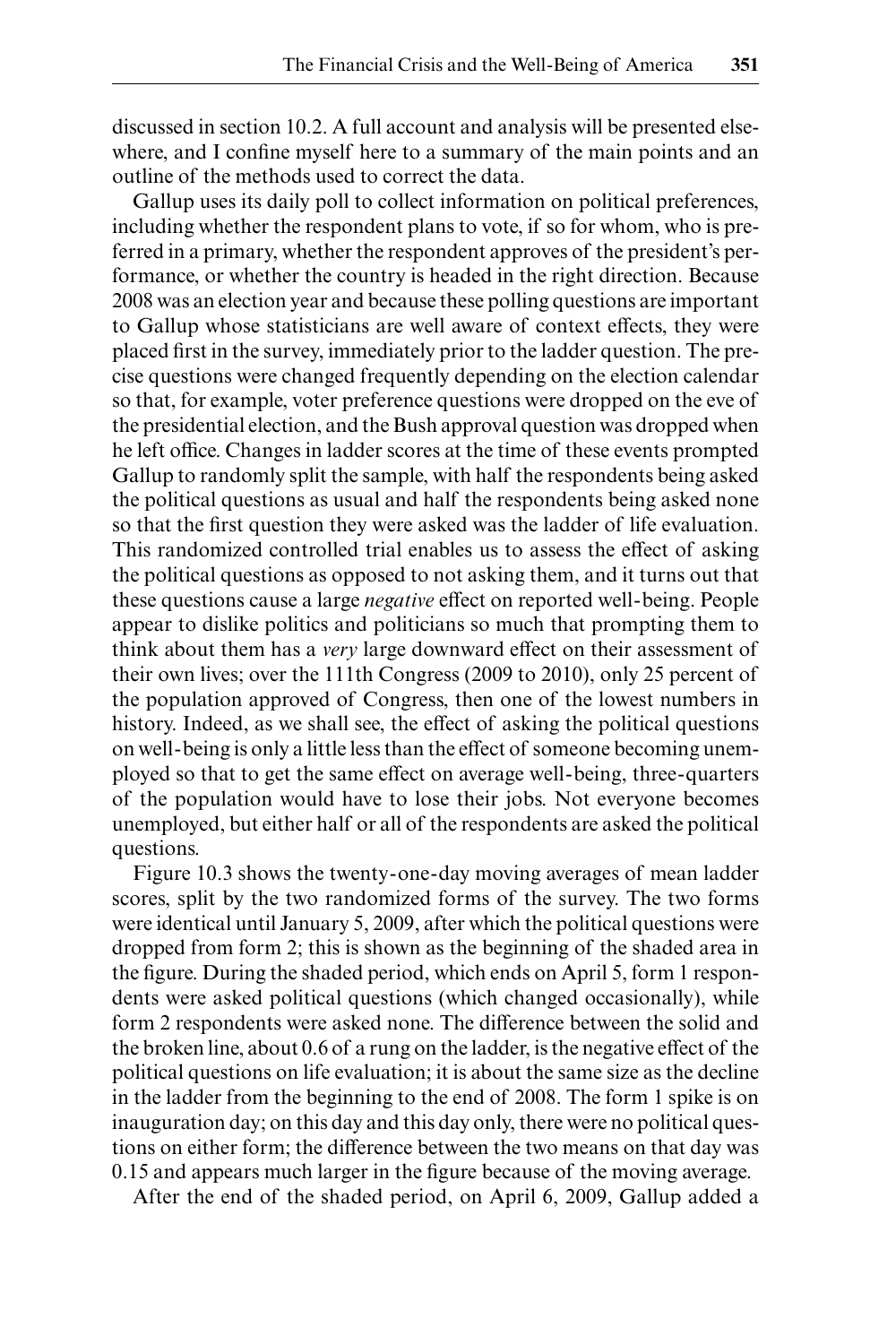

**Fig. 10.3 Average ladder score by questionnaire type**

*Notes:* Twenty-one-day triangular weighted averages of averaged daily data for the population as a whole. Forms 1 and 2 are two versions of the questionnaire, identical until the beginning of the shaded area, after which the political questions at the beginning of the questionnaire were removed from form 2. The end of the shaded period shows the date on which a "transition" question about life satisfaction was added to the questionnaire after the political forms and before the ladder question.

"transition question" between the political questions and the ladder question. After asking the political question to form 1 respondents, the interviewer asked, "Now thinking about your personal life, are you satisfied with your personal life today?" This is intended to remove the effects of the political questions by refocusing the respondent's attention, and the figure shows that it is remarkably, if not totally, successful in doing so; see Schwarz and Schuman (1997) for discussion of such buffer questions to offset order effects. From April 6 on, the difference falls from 0.6 of a rung to less than 0.1 of a rung. Starting August 18, the political questions were reduced from two to one; the question about satisfaction with the way that things are going in the United States was dropped, retaining only a question about approval of President Obama. Once that is done, the form 1 and form 2 means are indistinguishable.

For the period from January 6, 2009, we have available a "clean" measure of the ladder from the half of the sample who were asked no prior political questions. This is useful but leaves unanswered the main question, which is the evolution of well- being through 2008, for which it is necessary to make some corrections. There is no assumption- free or nonparametric way of doing this, but there is a very strong correlation between the ladder and the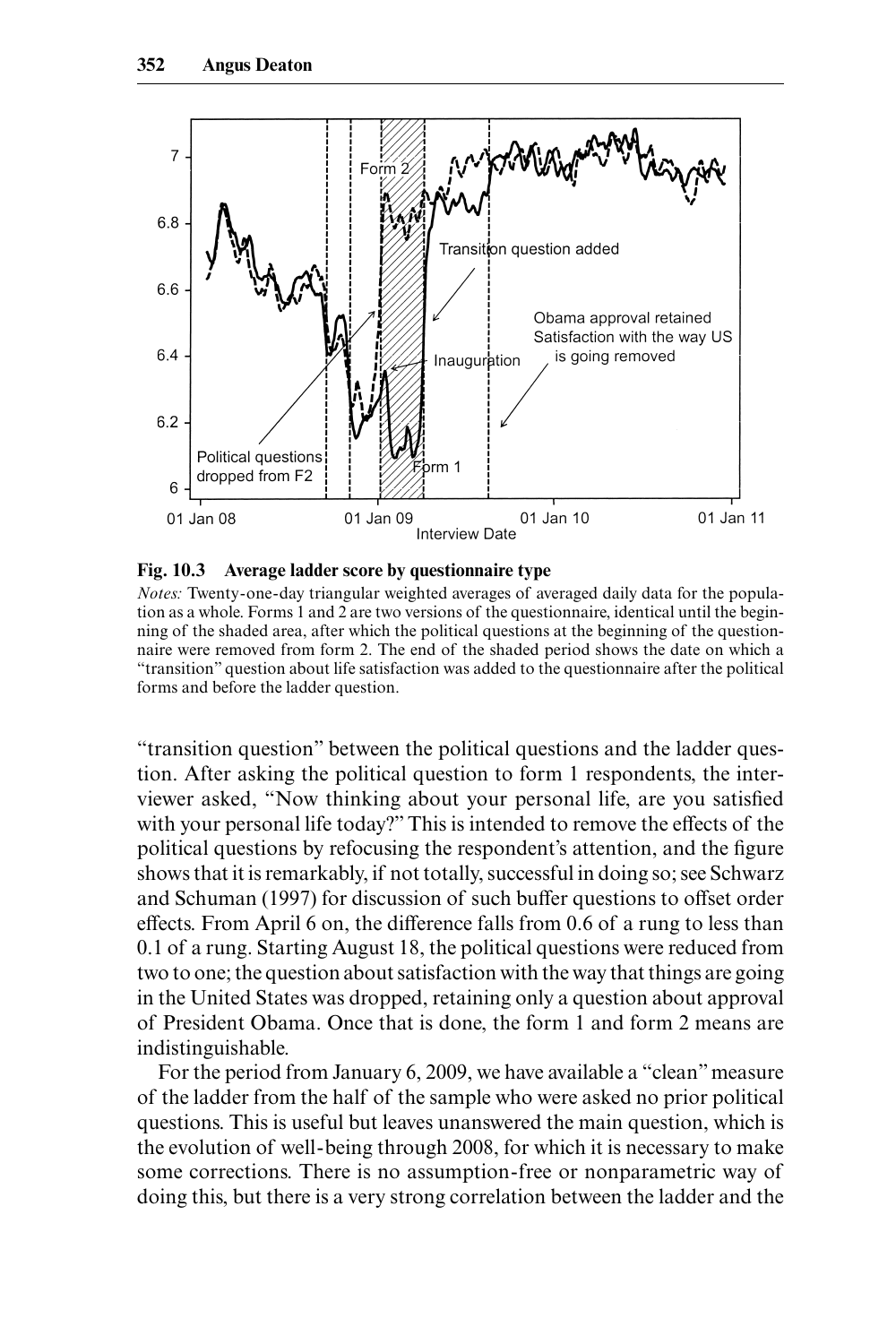responses to questions about the respondent's standard of living, questions that are asked later in the survey. There are two relevant questions: "Are you satisfied with your standard of living, all the things you can buy and do?" with a Yes/No answer, and "Right now, do you feel your standard of living is getting better or getting worse?" with answers "Getting better, staying the same, or getting worse." The answers to both of these questions predict the ladder with high significance. When I use the "clean" data, from form 2 for 2009 on or after January 6, to regress the ladder on the standard of living answers and collapse the predictions to get a daily time series, the correlation between this prediction and the actual ladder is 0.54. When I do the same for the period before January 6, and during which there are much larger fluctuations in the series, the correlation is 0.80.

My corrections are as follows. Using the "clean" data, I fit an ordered probit to the eleven ladder values (0 to 10) using the standard of living questions as predictors and then use the results to predict the probabilities of each rung for each household in the period up to January 5, 2009. These predicted probabilities are then used to give an expected ladder value for each household. Figure 10.4 shows the daily mean of these predicted values as the lower (light broken) of the two upper lines; for the period after January 6, I use the actual ladder from form 2, dropping form 1. The bottom line is the original, contaminated, ladder score, and even this first correction





*Notes:* The bottom line is the original, uncorrected ladder. The middle line uses only form 2 after the political questions were removed and imputes the ladder prior to the split from the answers to two standard of living questions. The top line makes a further correction for bias in the answers to the standard of living questions. See text for details. All plots are twentyone- day triangularly weighted moving averages of population means.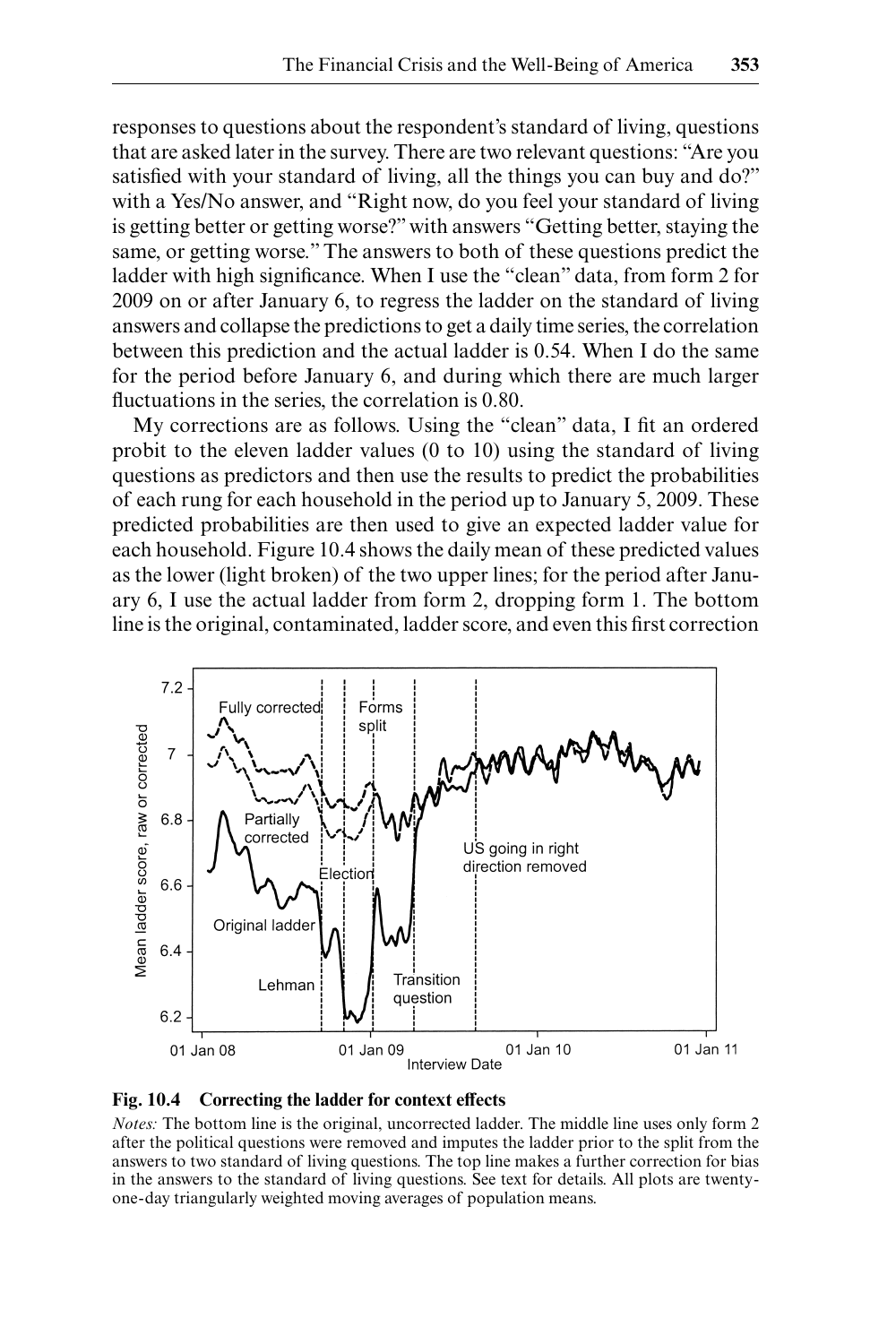makes a dramatic difference to the behavior of well- being over the crisis. Most important, and in contradiction to the original graph, the corrected series estimates that, on average, well- being had not recovered to its January 2008 level by the end of 2010.

This correction likely still understates well- being at the beginning of the period. The reason is that the values used for the adjustment, the answers to the standard of living question, are themselves biased downward by the political questions, even though there are sixteen or so—depending on skip patterns—(mostly health- related) questions between the ladder and the standard of living question; see Bishop (1987) for an example of an order effect that persists in spite of the insertion of up to 101 intervening questions. That this happens here can be established from an analysis of the period from January (when the political questions were removed from form 2 respondents) to April 5, 2009, when the "transition" question was added to form 1. From January 21, after the inauguration, the political questions (approval of Obama, satisfaction with way things are going in the United States) did not change, so there is a clean randomized treatment and control design. Respondents who were given the political questions over this period were 3.6 percentage points less likely to report satisfaction with their standard of living than those who were not asked; the *t*- value on this is greater than 10. For the future standard of living, where there are three answers, an ordered probit shows a similarly significant downward shift. Because political questions in one form or another were asked throughout 2008, it seems likely that the standard of living answers were biased downward throughout that period, which means that my first correction is probably insufficient.

The political questions changed several times over the election period so that I cannot immediately apply the results from the randomization period to the earlier period. However, the political questions had only a small effect compared with the effect of there being political questions at all; with 1,000 observations every day, regression discontinuity methods can be used to investigate what happens as the questions change. So it seems that *any* political question will depress the answers to the ladder and that the effects persist through the questionnaire into the standard of living and some other questions.

I have, therefore, made a second adjustment to all of the data prior to January 6, 2009, based on the use of the pure randomization period. The method is as follows. From the ordered probit calculated for the first adjustment and estimated on the full "clean" period, I calculate the predicted *x*"*b*, and then compare the values of this index between experimentals and controls over the randomization period. This gives me an estimate of the downward bias from the political questions, which I add back in, to give *x*"*b*  $+$   $\delta$ , say, which I then use in place of *x'b* with the originally estimated cut points, to calculate a predicted set of probabilities for each rung for each household. From these, I calculate a predicted ladder for each household.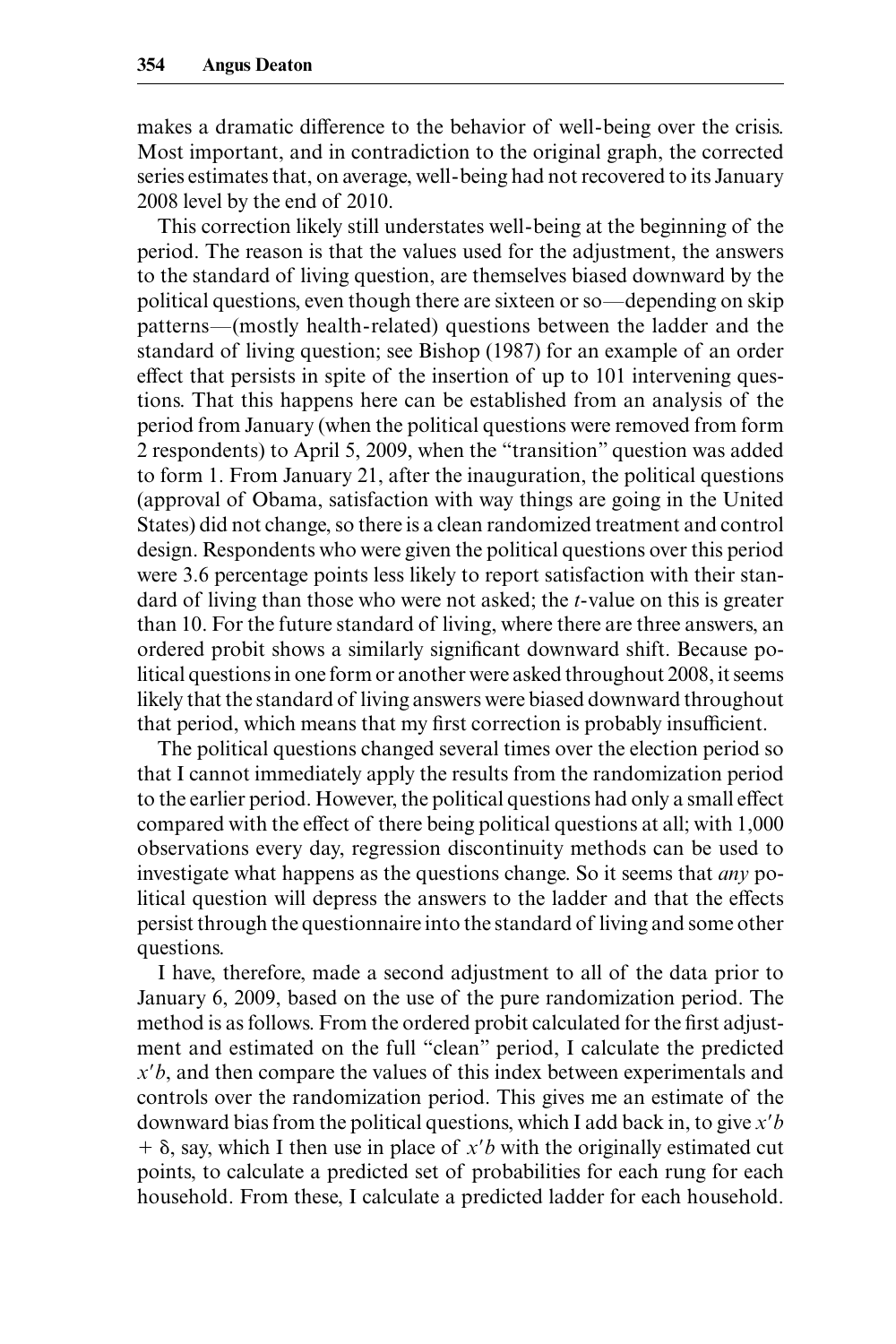The moving average of the daily mean of this series is the top line in figure 10.4. This second adjustment is modest compared with the first—the standard of living responses are not nearly as badly affected as is the ladder by the political questions—but it further shifts up the early well- being measures, suggesting more strongly still that Americans are indeed still some way from recovering from the crisis.

#### **10.4 Riding the Waves: Life Evaluation and Hedonics over the Crisis**

Stock market fluctuations have a direct effect on those who own assets and are, thus, important for linking the financial crisis to the well-being of individuals. Ideally, the data would allow us to separate people with direct, indirect, or no involvement in the market, but this information was not collected. One way to look at this issue imperfectly is to look at effects across the age and income distributions. Rather than use the corrected ladder itself, I look directly at the fraction of people who report that they are satisfied with their standard of living. This series tracks the ladder closely, which is why it works for the correction, and although it is also contaminated by the political questions, it is much less so than is the case for the ladder. Judgments about standard of living are of interest in their own right and can readily be decomposed by age or income. Figure 10.5 shows the results disaggregated by age group, showing the working age population, fifteen to fifty-nine, as well as sixty to sixty-nine, seventy to seventy-nine, and eighty and over. As



Fig. 10.5 Fractions satisfied with their standard of living, by age group *Notes:* Twenty- one- day moving averages of daily averages by age group.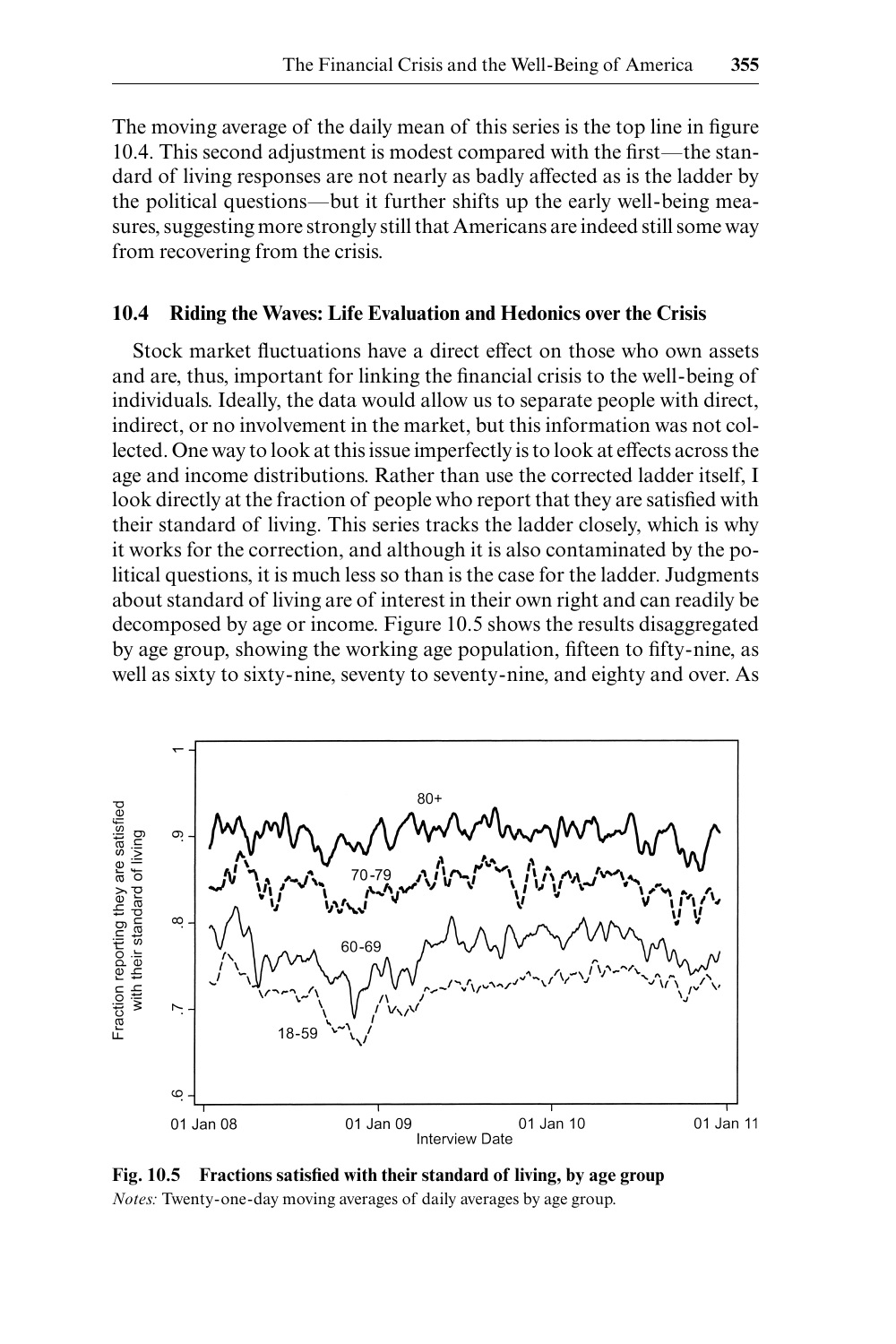is the case for the ladder itself, the fraction of people satisfied with their standard of living rises with age, even though the level of income itself falls with age; among other things, this result demonstrates that neither the ladder nor the standard of living question is a recode of income. All groups showed some decline in their standard of living from spring 2008 until late in the year, and there was some recovery through 2009. But the severity of the effects diminishes with age, and the crisis had a barely perceptible effect on those aged eighty and above. Interestingly, the sixty to sixty- nine age group was affected as severely as those under sixty, possibly because of their greater dependence on the market through defined-contribution pensions. The oldest group, whose pension income is unlikely to depend on the market, are the least affected by the crisis.

Figure 10.6 shows the corresponding information by household income group; this is somewhat less satisfactory because about a quarter of respondents either refuse to answer the question or report that they don't know and are, therefore, dropped from the analysis. That people who live in higherincome households are more likely to be satisfied with their standard of living is no surprise. More difficult to explain, at least through the wealth channel, is that the impact of the financial crisis on perceived standards of living is much larger—about twice as large—for those whose incomes are below \$4,000 a month than for those whose incomes are more than \$4,000 a month. An obvious hypothesis is that the rich were affected by the wealth shock and the poor by unemployment but, as we shall see, the decline in standard of living perceptions happened before unemployment began to rise.



**Fig. 10.6 Satisfaction with standard of living by household monthly income level** *Notes:* Question is about whether you are satisfied with your standard of living plotted as twenty- one- day moving averages by household income groups.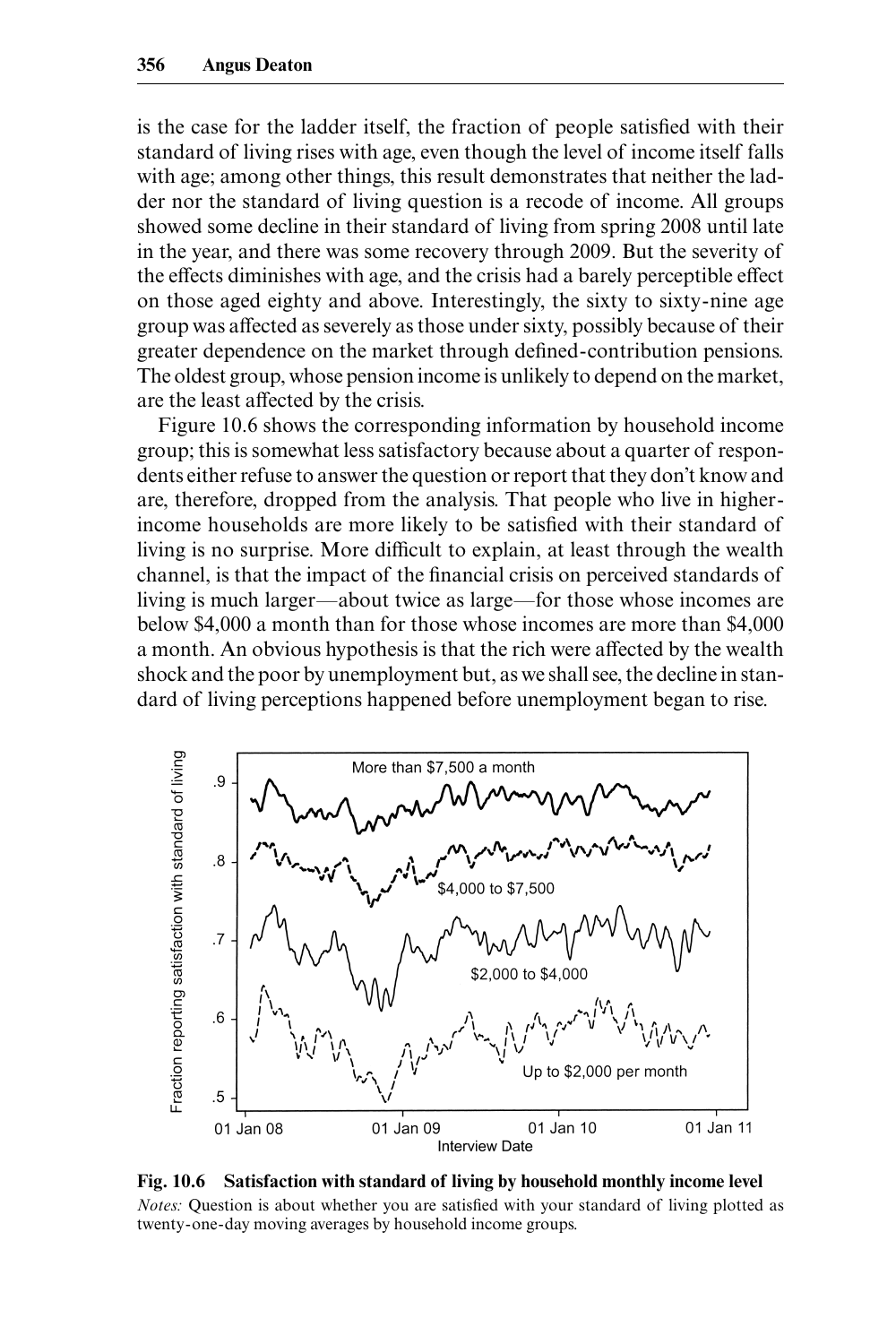

**Fig. 10.7 Negative hedonic experience, 2008 to 2010**

*Notes:* Twenty-one-day moving averages of underlying daily averages over the whole population. The top line is the averages of the fractions reporting worry or stress on the previous day. The second line is the fraction reporting physical pain on the previous day. The third line is the average of the fractions who reported sadness or did not report happiness, enjoyment, or smiling on the previous day. The bottom line is the fraction of those reporting anger on the previous day. The vertical broken lines represent, from left to right, Saint Valentine's Day 2008, Lehman collapse, Election Day 2008, Christmas 2008, Saint Valentine's Day 2009, the market trough, Christmas 2009, and Saint Valentine's Day 2009.

The effects of the financial crisis can also be seen in the reports of hedonic well-being. In figure 10.7, I have grouped together the various experiences, averaging and changing signs as necessary, so that higher numbers always mean worse outcomes. The underlying positive emotions (smiling, enjoyment, happiness) appear to be unaffected by the presence or absence of the political questions at the beginning of the survey; there is no significant difference in outcomes by form over the randomization period. These questions are deeper in the questionnaire than even the standard of living questions. However, people are somewhat more likely to express negative emotions when they have been asked the political questions at the beginning of the survey. Over the randomization period, asking the political questions increases reported anger by 0.006, stress by 0.017, and worry by 0.006; the effect on worry is barely significant, that on anger has a *t*-value of 2.5 and that on stress a value of 5.0. These results mean that the top and bottom lines in figure 10.7 overstates worry, stress, and anger at the beginning of the period, and although even the largest effect, for stress, is not very large, it is enough to suggest that the average of stress and worry is still somewhat higher at the end of 2010 than it was in early 2008.

The results in figure 10.7 are an important part of the overall story. Hedonic experience, particularly worry and stress, but also physical pain,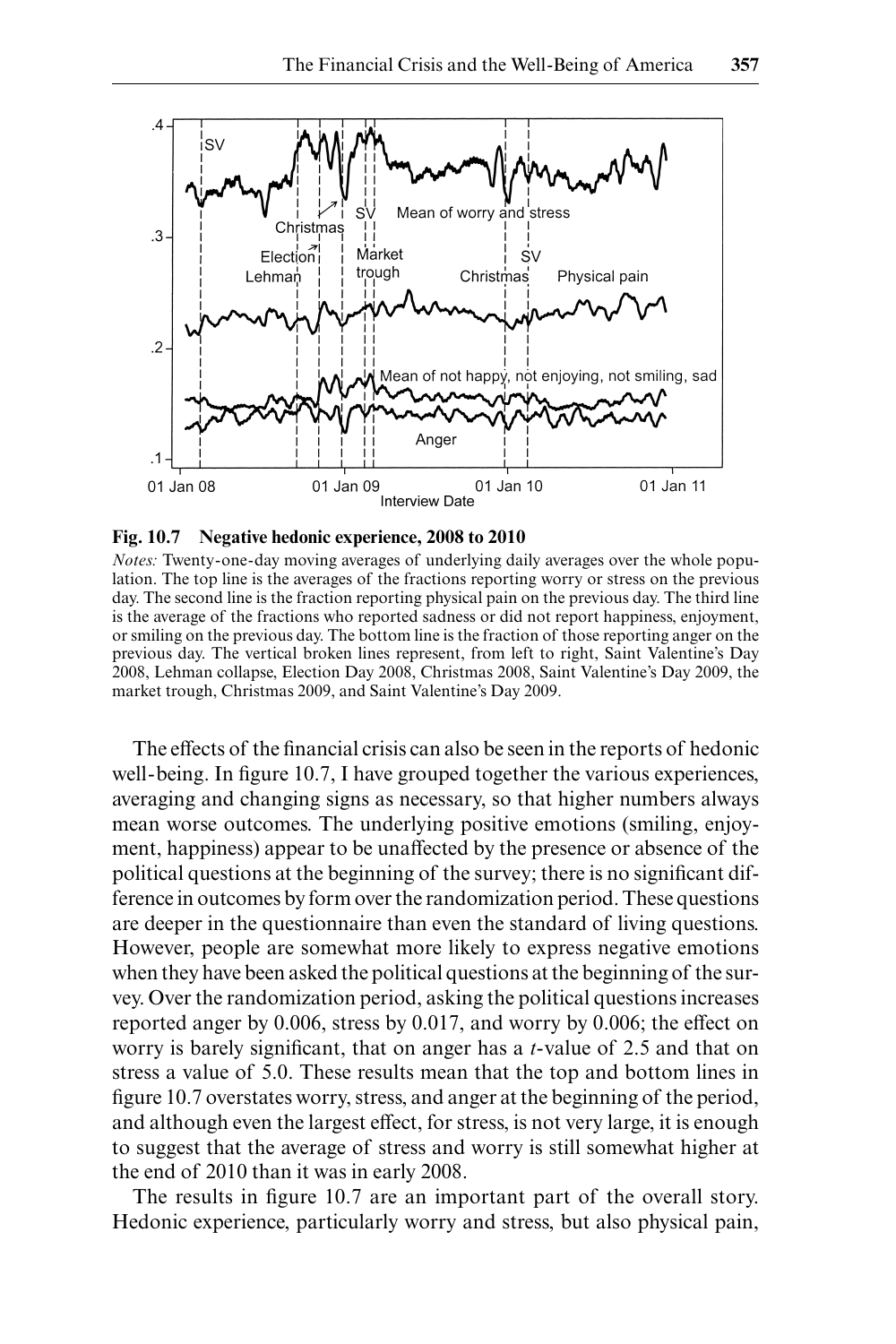deteriorated during the crisis, becoming rapidly worse during the summer and fall of 2008, recovering briefly during the holidays, only to reach their worst values around the time that the stock market was at its lowest. There is a (small) increase in hedonic affect in all of these measures on Saint Valentine's Day and a much larger one around the Christmas holidays. As the stock market revived, negative affect fell. By mid- 2010, there is very little trace of the crisis in these measures—though admittedly it is hard to detect small trends among the variability—even though the crisis continued in terms of lower incomes, employment, and home and stock prices. These results are consistent with hedonic adaptation, especially in the positive measures (happiness, enjoyment, smiling, not being sad). Worry and stress (which behave similarly to one another) are particularly sensitive to the crisis, at least in terms of the increase in the fraction of the population reporting them. Hedonic adaptation is somewhat less clear for worry and stress than for the positive emotions. Although these series came close to full recovery by mid-2010, they never quite reached their original values, especially if we recognize that there is some upward bias in the series at the start of the period.

#### **10.5 Correlates of Changes in Well- Being over the Crisis**

The literature on the correlates of SWB has identified many factors that consistently show up as important for one or more measure. Some of these factors, like health, education, marital status, or religiosity, are also important in the GHWBI data, but they do not change quickly enough at the population level to be candidates for explaining the fluctuations that I am considering here. This is obviously not true of income and of employment, both of which saw rapid changes over the crisis; the literature finds that both contribute to well- being and that becoming unemployed has a very large negative effect on well- being. Two early studies are Clark and Oswald (1994), who find that being unemployed is worse than being divorced or separated, and Winkelman and Winkelman (1998), who use the German panel data to show that the effect of unemployment operates in addition to the effects of lost income. The relationship between stock market prices and well- being seems to have been less researched, perhaps because it is not easily addressed in cross- sectional data; while it is true that individuals are differentially affected according to their exposure to a market shock, the effects of the shock are identified from whatever determines stock holding, not from the shock itself. Exploring the link between stock prices and wellbeing requires relatively high frequency time series data.

To tie the well- being outcomes in the GHWBI to the crisis- related behavior of income and unemployment requires, as a preliminary, matching of the Gallup data to official series on income and unemployment. This is not straightforward, given that one is daily, seasonally unadjusted, while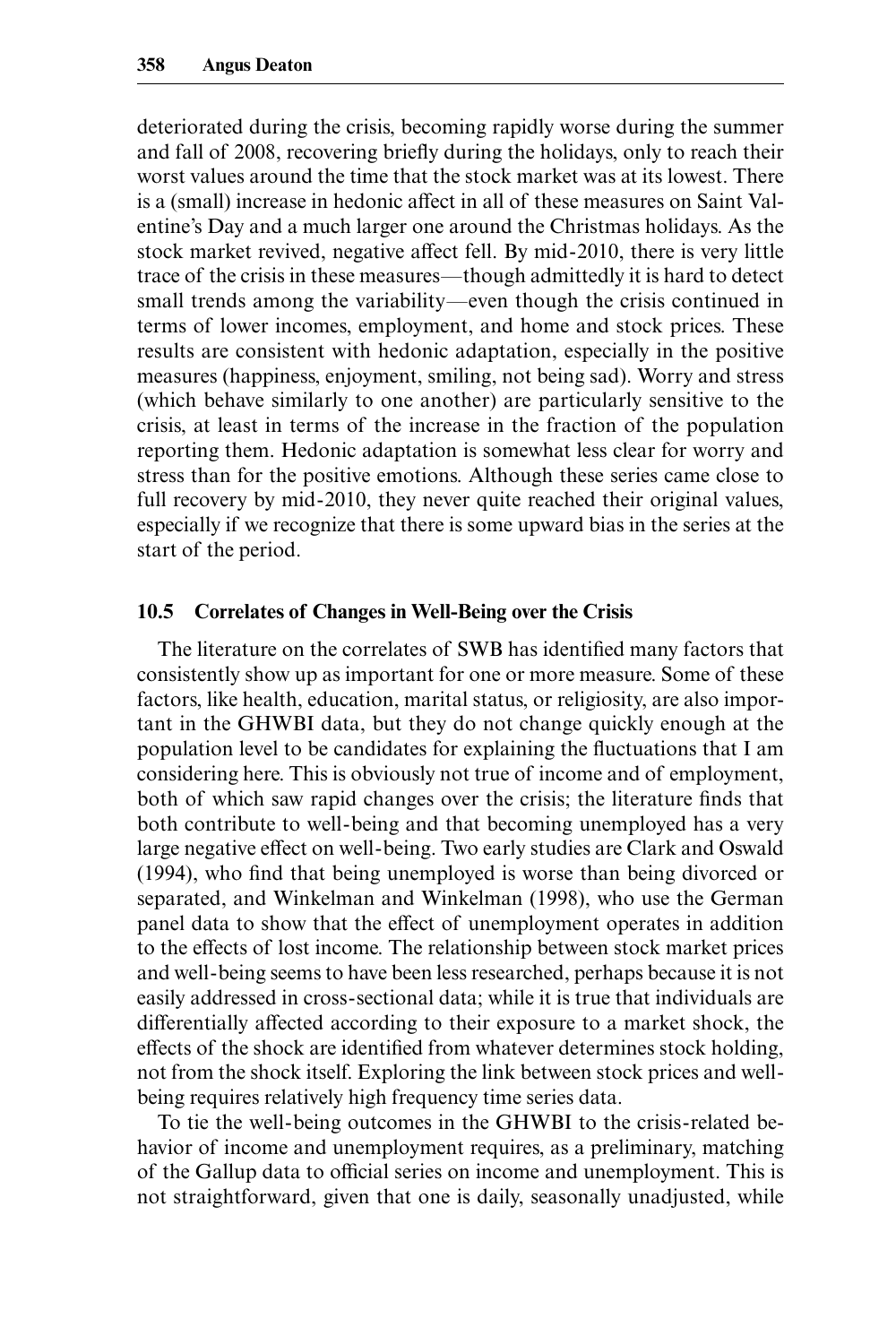the other is typically monthly and seasonally adjusted. Beyond that, the GHWBI asks a single question on monthly household income, and the respondent is asked to choose from a set of income intervals; we have no way of knowing how the respondent interprets this question, nor whether the respondent is well- informed about his or her household's income. Gallup has also experimented with several sets of questions about work status, so the data do not contain a consistent unemployment measure over the whole three- year period.

I have calculated an estimate of log income for each respondent by filling in midpoints assuming that income is log- normally distributed; this is available for the three- quarters of all respondents who answered the income question. This is clearly at best a rough and ready measure of income, but averaged over congressional districts, there is a correlation of 0.96 with log median income from the American Community Survey (Kahneman and Deaton 2010). For the current comparison, I have averaged log income over all respondents for each day, and over each day in each month, and compared the results with Bureau of Economic Analysis (BEA) data on per capita disposable income and on total employee compensation, both of which are available only on a seasonally adjusted basis.

Figure 10.8 shows the means of the logarithms of reported income by age group. For the typically working-age group, eighteen to fifty-nine, there is a sharp reduction in reported incomes from late 2008 through to the middle of 2009. This roughly corresponds to a drop in employee compensation in





*Notes:* Twenty-one-day weighted moving averages of raw means of reported log incomes. Note that 25 percent of the sample either refused to answer or said they did not know.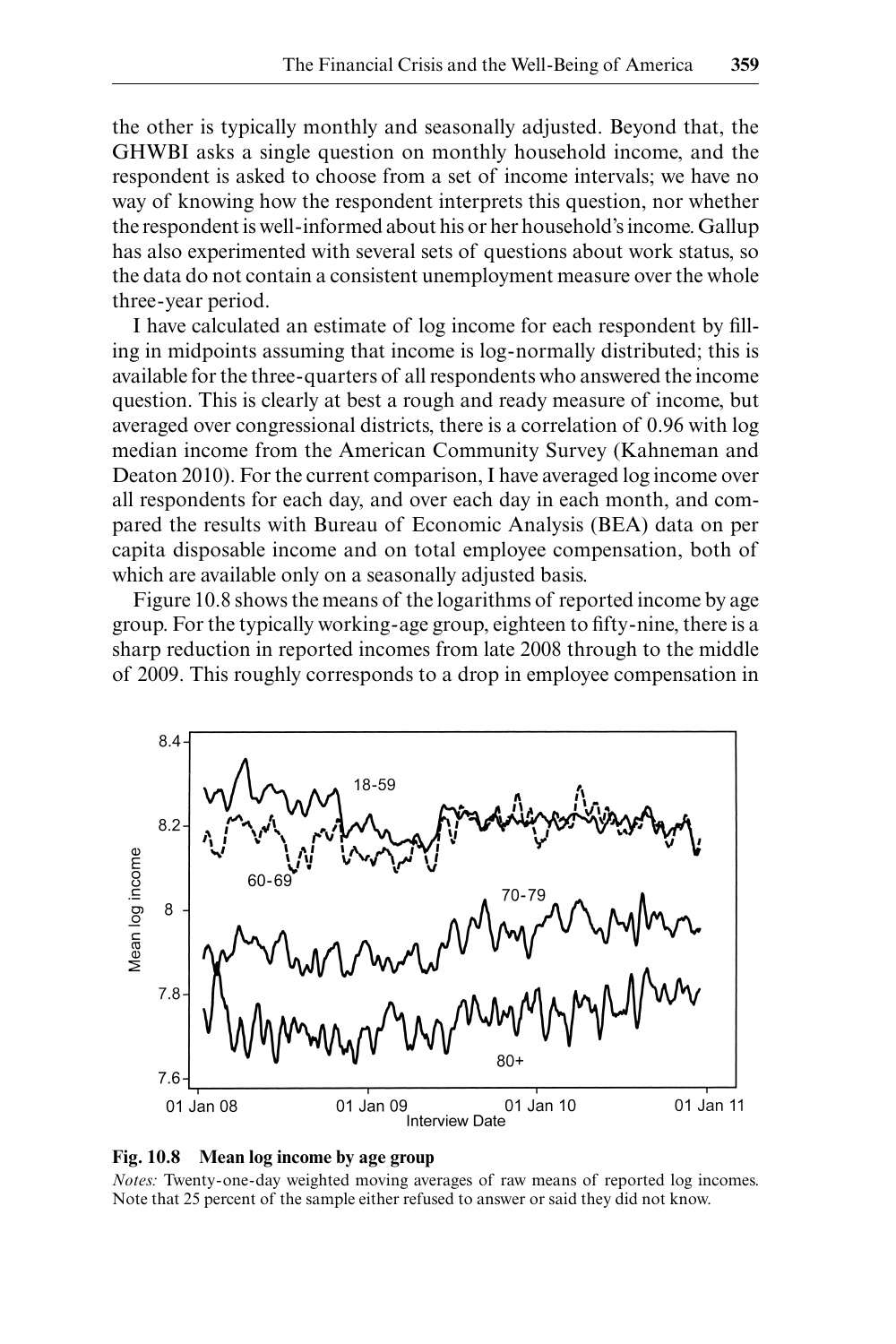the BEA statistics. However, this reduction in income is either much less or altogether absent among the other age groups. From the summer of 2009 onward, the reported incomes of the working- age group are not distinguishable from those of the age group sixty to sixty- nine, who are typically retired. The incomes of the two older groups, although lower, actually increased after early 2009. It is notable that the two stimulus- related payments, one in April to June 2008 (tax rebates) and May and June 2009 (one- time \$250 transfers sent to those receiving Social Security, Supplemental Security Income (SSI), railroad retirement benefits, and veteran benefits) make no appearance in this figure although a graph of the official series is dominated by those two spikes. This is an interesting finding in its own right. Either people did not recall these transfers or, more likely, did not think of them as income.

Unemployment series are shown in figure 10.9. For the periods where they overlap, the two series are quite close, reflecting the considerable amount of work that Gallup has done to match the data from the Bureau of Labor Statistics (BLS). The timing of unemployment is important and is quite differ ent from the timing of the stock market. Although unemployment inched up during the events of the fall of 2008, the big rise was between November 2008 and March 2009—a period when the market was also falling—but it then continued to rise, albeit more slowly, reaching a (seasonally unadjusted) peak of 10.6 percent in January 2010. The unemployment consequences of the financial crisis came much later than the financial crisis itself.

Table 10.1 shows that, in the cross- section, unemployment and income



**Fig. 10.9 Unemployment rates from Bureau of Labor Statistics (BLS) and Gallup Healthways Well-Being Index Poll** 

*Notes:* Both series are seasonally unadjusted.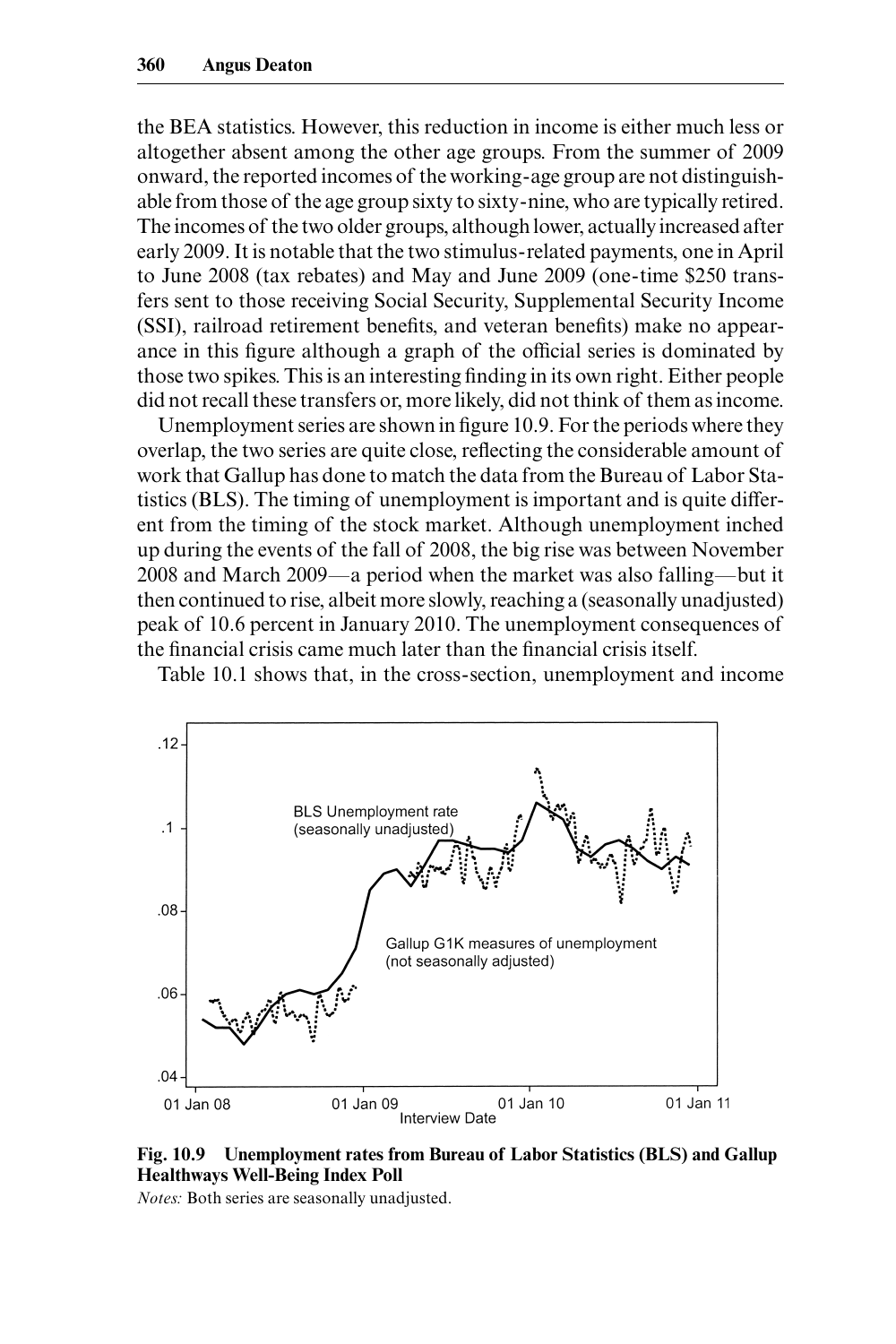|               | Unemployed | Log income |  |
|---------------|------------|------------|--|
| Ladder        | $-0.803$   | 0.425      |  |
|               | (51.2)     | (95.8)     |  |
| Smile         | $-0.061$   | 0.029      |  |
|               | (18.9)     | (32.0)     |  |
| Enjoy         | $-0.038$   | 0.039      |  |
|               | (12.4)     | (45.8)     |  |
| Happy         | $-0.048$   | 0.034      |  |
|               | (17.6)     | (44.4)     |  |
| Anger         | 0.060      | $-0.025$   |  |
|               | (20.3)     | (30.2)     |  |
| Worry         | 0.175      | $-0.052$   |  |
|               | (44.9)     | (47.1)     |  |
| <b>Stress</b> | 0.096      | $-0.032$   |  |
|               | (23.4)     | (27.9)     |  |
| Sad           | 0.116      | $-0.049$   |  |
|               | (37.0)     | (55.2)     |  |
| Pain          | 0.051      | $-0.060$   |  |
|               | (14.6)     | (61.1)     |  |
|               |            |            |  |

**Table 10.1 Regression coefficients of unemployment and of log income**

*Notes:* Numbers in parentheses are *t*- values. Estimated using approximately 255,000 observations from January 2, 2010 to December 29, 2010 for which there are data on both unemployment and income using the final definitions of the former. For the ladder, the left-hand-side variable runs from 0 to 10; for the other experienced emotions, the left-hand-side variable is dichotomous. Also included in the regressions were dummies for other kinds of employment status, marital status, age group, sex, Hispanic status, and race. The comparison group for unemployment is full-time employees.

play the expected roles in conditioning both life evaluation and hedonic experience. People who report themselves unemployed are 0.80 of a ladder rung below those who are in full- time employment. Compensating for this would require an increase of 1.89 in log income, or more than a sixfold increase in income itself; this compensation is close to but somewhat smaller than that calculated by Winkelman and Winkelman (1998) using German panel data. Income is also good and unemployment bad for both positive and negative emotions as well as for physical pain. (Note that these estimates are likely inflated by reverse causality; disabilities cause pain and make people less likely to be in the labor force, and people with more positive emotion and less negative emotions may have better outcomes as a result; see also Graham, Eggers, and Sukhtankar 2004.) Unemployed people are particularly more likely to be worried and sad, and these are also the two cases (along with stress) where the ratio of the unemployment coefficient to the log income coefficient is the highest. As repeatedly found in the literature, unemployment is associated with poor life evaluation and poor hedonic outcomes and is so independently of (and in addition to) the effects of (current) lost earnings.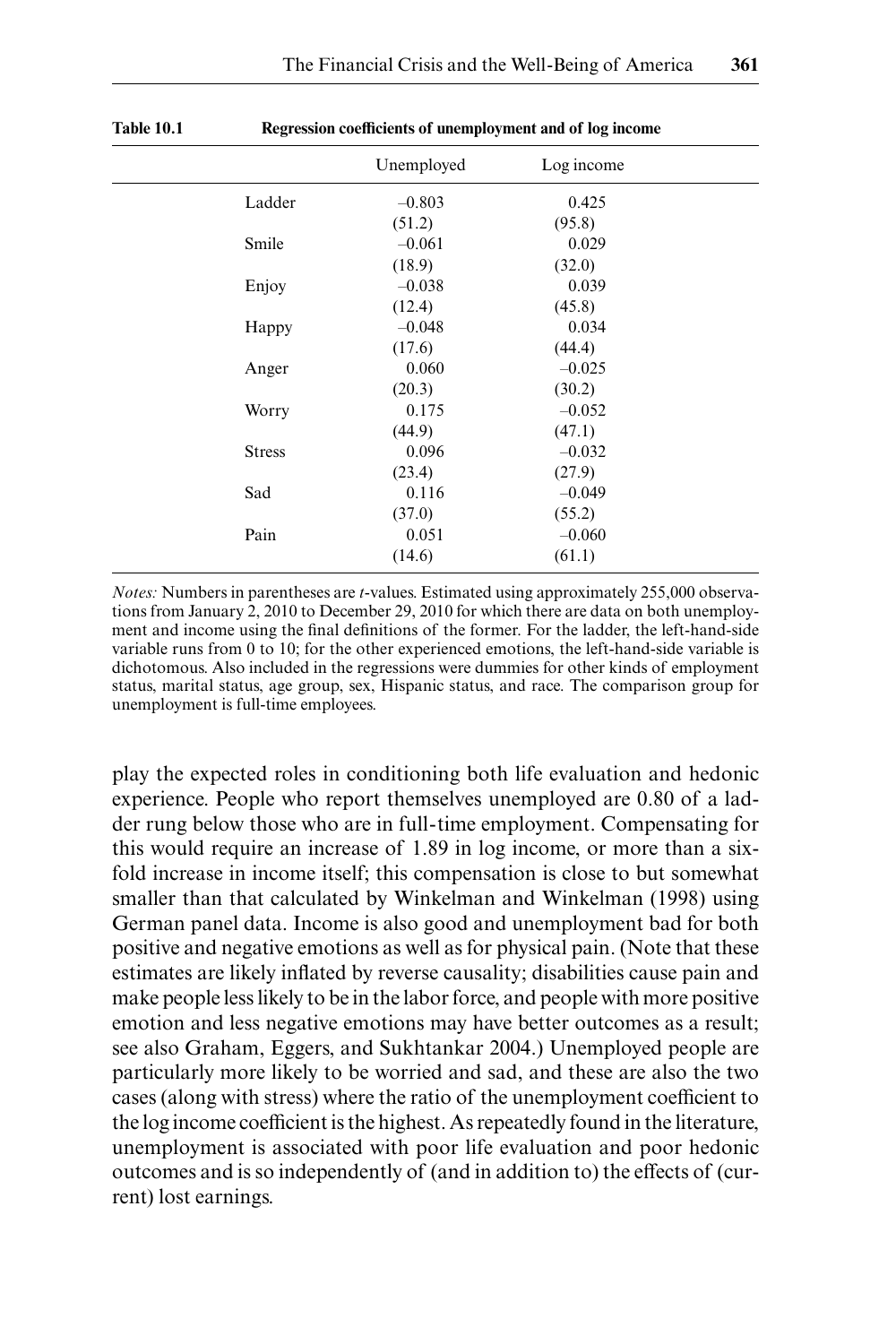Based on these cross- sectional results, we might expect variations in income and unemployment to be the main drivers of well-being over the financial crisis, with the role of the stock market an open question. But it should be already clear from the timing in the figures that unemployment cannot provide a good account of the time series, at least on its own. To look at the correlates more formally, I start with the daily averages and with the relation between income and the ladder.

The correlation between mean log income (from the Gallup data) and the mean corrected ladder is 0.32 and the regression coefficient  $0.71$  ( $t =$ 11.0), which is substantially larger than the cross- sectional coefficient in table 10.1. This difference is in the opposite direction to what is predicted by the Easterlin paradox. Both the correlation and the regression coefficients are biased down by the fact that both the daily ladder and daily mean log income contain substantial day- to- day sampling error. The daily corrected ladder is correlated with the S&P 500 at 0.46, and the regression of the corrected daily ladder on mean log income and the log of the S&P 500 index reduces the coefficient on the latter to  $0.33$  ( $t = 4.2$ ), while the coefficient on the log of the stock index is  $0.31$  ( $t = 11.4$ ). The high correlation between the corrected ladder and the market is shown in figure  $10.10$ ; although it is clear that most of the correlation comes at the (low) frequency of the crisis itself, some higher frequency correlation is visible, too.

Moving to monthly data, so as to use the unemployment data from the BLS at the price of reducing the number of observations to 36, the ladder remains correlated (0.43) with the S&P 500, and in a regression of the cor-



**Fig. 10.10 Corrected mean ladder and S&P 500 index**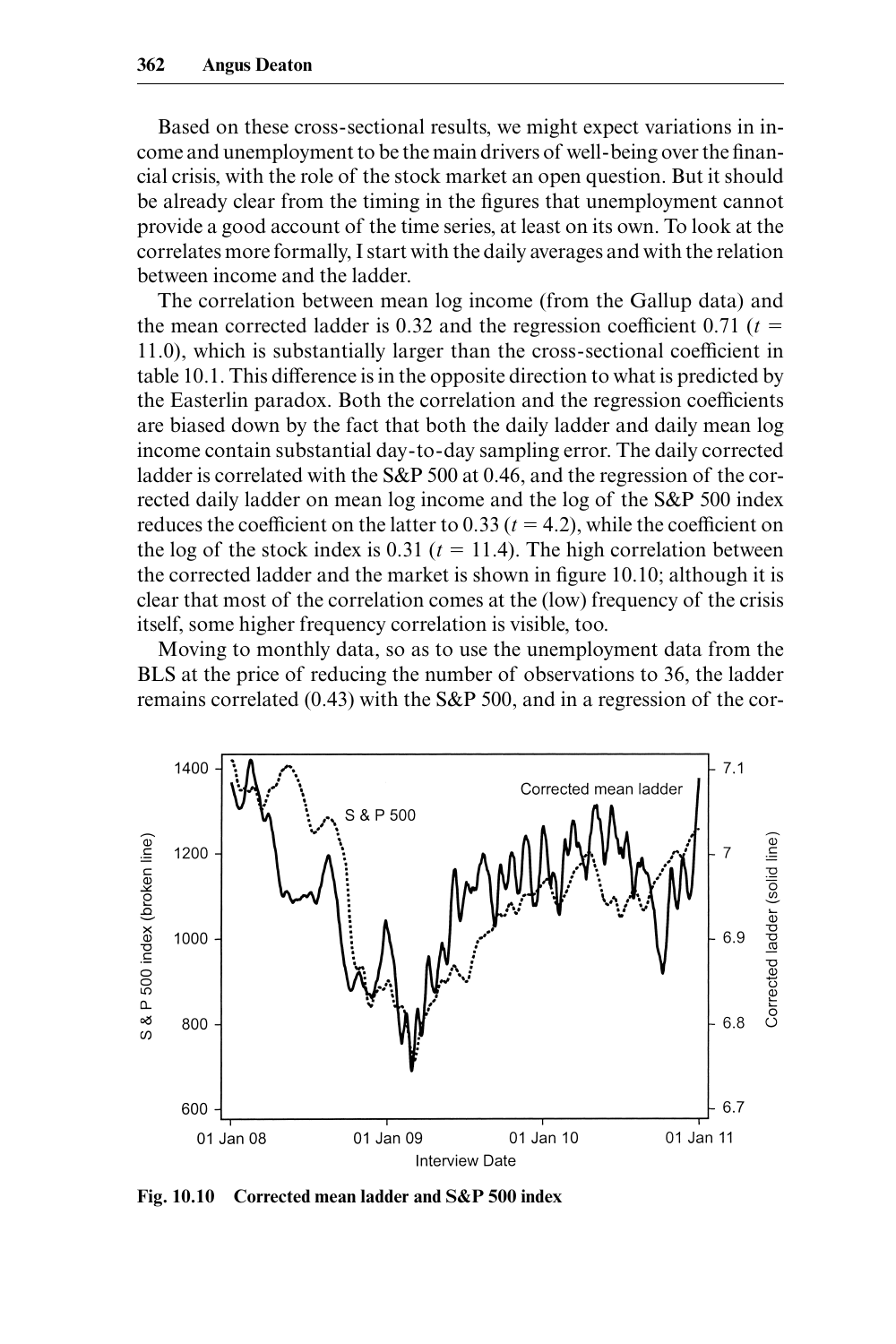rected ladder on the log of the S&P 500, unemployment, and the log of employee compensation, unemployment is significantly *positively* related to the ladder, the log S&P 500 has a *t*- value of 7.2, and employee compensation is insignificant.

Averages of emotions and physical pain are also significantly correlated with average log income on a daily basis; as is the case for the ladder and once again contrary to the Easterlin paradox, the coefficients are all (absolutely) larger than the cross- section coefficients in table 10.1. On monthly data, with only thirty-six monthly data points, fluctuations in the S&P 500 are correlated with all of the hedonics except physical pain; neither the unemployment rate nor employee compensation have any effect conditional on the market. For physical pain, only the unemployment rate has predictive power in the monthly data. That the market is more closely related to hedonic outcomes and to the ladder in monthly than in daily data is consistent with figure  $10.10$  (and similar figures for hedonics) in which there is little high frequency correlation.

In addition to these regression results, it is informative to check whether the changes in SWB over the whole three- year period are what might be expected from the cross- sectional results. We know that unemployment is twice as high at the end of the period and that some measures of income also fell, and we need to know if these changes—which are very large in business- cycle terms—show up in the well- being data. For the ladder, the corrected average value in January 2008 was 7.07, which had fallen to an average of 6.99 in December 2010. To make the point, I take the largest possible changes in income and unemployment that are consistent with the data, a decline of 5 percent in the former and an increase of 5 percent in the latter. From the cross- section regressions in table 10.1, these changes should cause the ladder to fall by 0.06, somewhat less than calculated, but surely within any reasonable margin of error given the corrections for the order effects. Similar calculations for the hedonic experiences show that the positive emotions do not respond as they should. Predicted from unemployment and income, the fractions reporting smiling, enjoyment, and happiness should all decrease by 0.004. In fact, enjoyment is actually *higher* (by 0.014) at the end of the period, and happiness and smiling are exactly the same at the end of 2010 as they were at the beginning of 2008. By contrast, the negative emotions are all higher at the end of the period, and the increases are larger than predicted from the cross- section regressions and the changes in income and unemployment by twice or more, especially if we allow for some elevation at the beginning of the period from the presence of the political questions.

We might conjecture that the positive emotions are more subject to hedonic adaptation than are the negative emotions or that the negative emotions respond, not only to personal circumstances, but also to the macroeconomic environment in general. But there is a more important point. Even in the face of some of the largest macroeconomic disruptions since the Great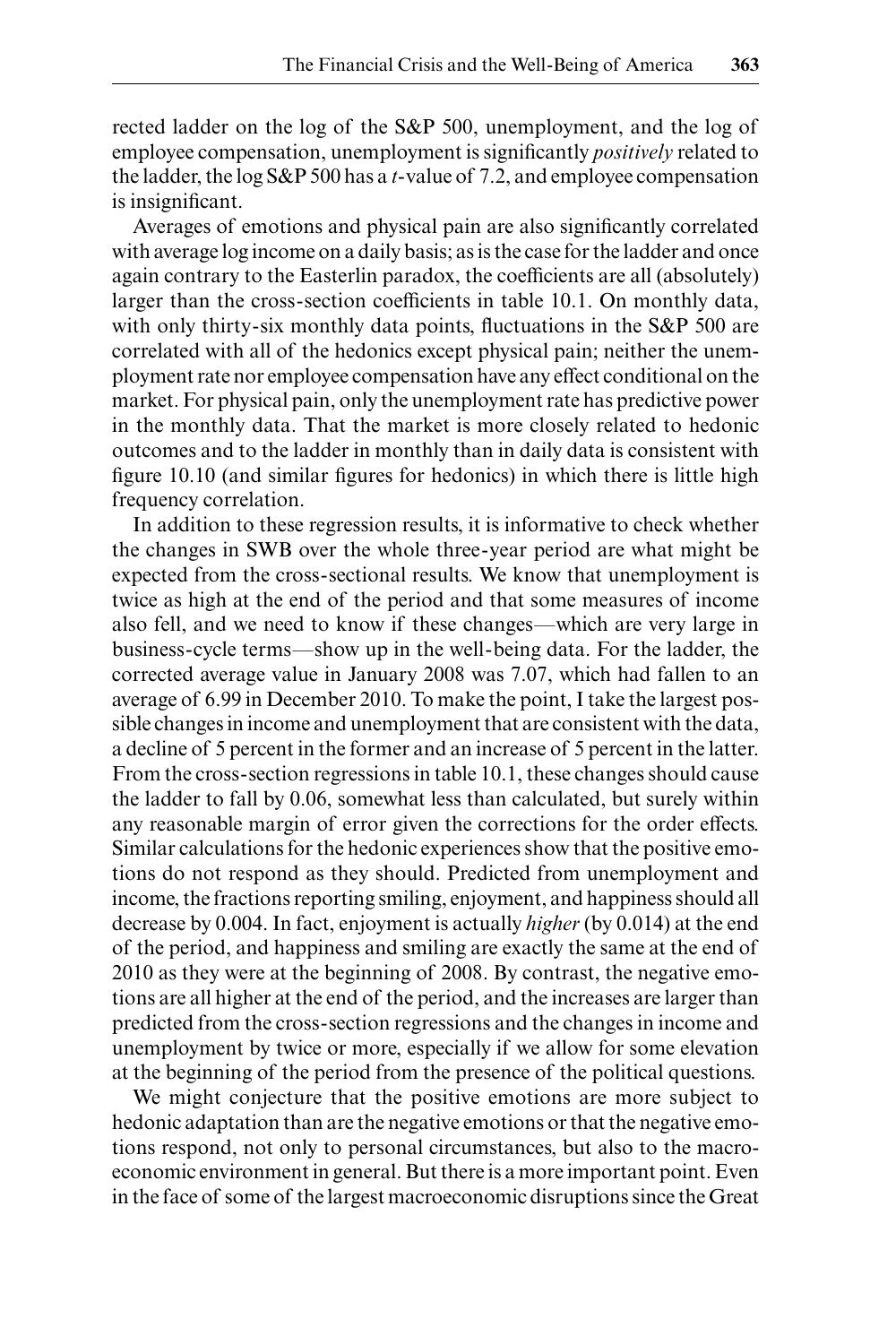Depression, both the actual and predicted changes in these well- being measures are very small, possibly smaller than our ability to detect given the difficulties of measuring well- being. Even with 30,000 observations each month as here, the standard errors of the monthly averages for the hedonics range from 0.002 to 0.003, which would mean that we would *just* be able to detect the predicted effects of a major macroeconomic upheaval with a 5 percentage point increase in the rate of unemployment and a 5 percent fall in average income.

It is true that, for an individual, unemployment is associated with very large declines in reported well- being. It is also true that the increase in unemployment after the financial crisis was very large by business-cycle standards. Yet that very large increase affects only one- twentieth of the population. In consequence, even major changes in unemployment predict only small changes in average well- being. Detecting such changes presents both statistical and conceptual challenges. A decline in the ladder of 0.06 is (a little) smaller than the standard error in the ladder on the daily sample of 1,000 respondents and is only three times larger than the standard error from a monthly sample of 30,000 respondents. But 0.06 is an *order of magnitude* smaller than the mean effect on the ladder of adding political questions to the beginning of the survey. In a sense, cross- sections of individuals are much more like cross- sections of countries than they are like a time series for a single country. The differences in incomes across countries are many times larger than the differences in income to be expected over a few years or even over a few decades; the differences in income between the United States and China or the United States and Togo took hundreds of years to come about. So the fact that the ladder is highly correlated with incomes across countries, or with income and unemployment across individuals, tells us very little about what will happen if we use the measure to track national well- being over time.

#### **10.6 Conclusions**

Perhaps my most surprising substantive finding is how closely well-being tracked the stock market over the 1,000 days of 2008, 2009, and 2010. Yet it is surely wrong that we can abandon income, unemployment, and wellbeing measures in favor of a stock market index. Most Americans have no direct or indirect financial interest in the stock market, so whatever is the mechanism it cannot work through personal portfolios or at least not entirely so. My guess is that for much of the financial crisis, the stock market became the most watched indicator, not only of the present, but also of the future. As suggested by Dan McFadden in comments on this chapter, both SWB and the stock market were likely responding to the same underlying stream of news, assessing its implications for the future. During the early spring of 2009, with a newly installed administration and a stock market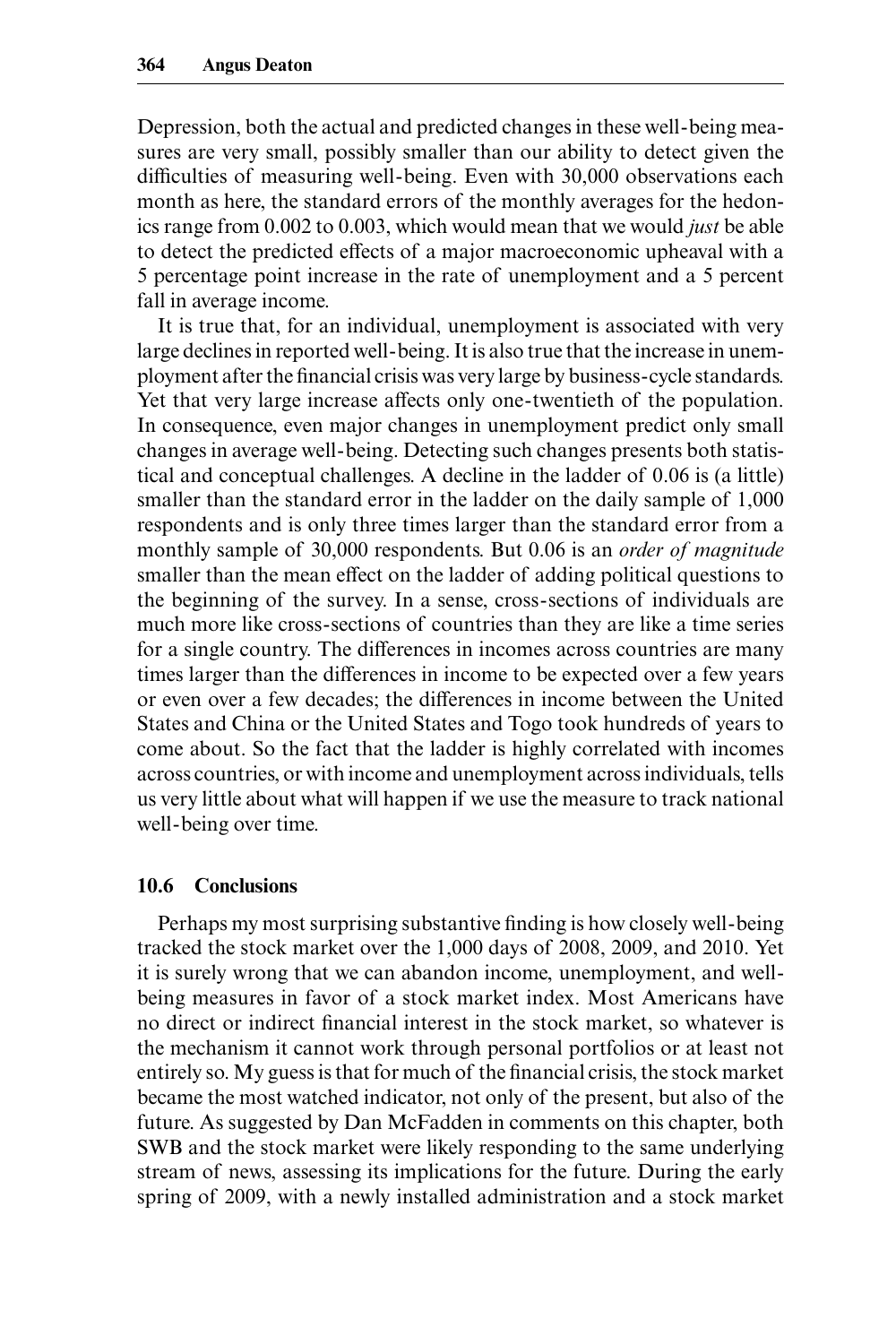that was falling even beyond the already precipitous drop at the end of 2008, it was reasonable enough to have dire fears about the future—indeed, the stock market itself was reflecting that fear—and those fears were heavily reinforced by media coverage, sending highly correlated interpretations of the events to a large segment of the population. From mid- 2008 to mid-2009, the stock market was *the* indicator of the state of the economy, something that would not necessarily be true in more normal times. The pattern in figure 10.10 may simply reflect the peculiarities of this particular recession. In any case, the correlation with the market reinforces that even at best, the well- being measures are not measuring *current* well- being, in the sense of today's level of real income, but also picking up the fear of the future associated with evolving economic news. For those who own assets to support future consumption, the effect is immediate. For lower- income households, who are less likely to own market assets and whose well- being was, if anything, *more* affected by the market, market movements may generate changes in expectations about unemployment. In standard intertemporal models, today's utility reflects not only what is happening today, but also the expected utility of future outcomes, predictions of which are changed by today's news. Such effects would be amplified if "news" utility is important in and of itself, as in Kőzsegi and Rabin (2009) or Kimball and Willis (2006).

How do measures of self- reported well- being survive the stress testing provided by the financial crisis? They perform well in that they respond to income, unemployment, and the stock market in the directions that we would expect. Yet they are more successful as gauges of short- term fear or hope for the future than of the current state of well- being in terms of income or employment. The worry and stress (see figure 10.7) that came with these events is surely real enough and worth measuring and taking into account in policy.

Even so, there are serious problems in using well- being measures for tracking the performance of the economy over time. They cannot be expected to change much in response to even historically large changes in macroeconomic activity—the predicted (and actual) effects are just too small. Detecting these changes in real time will require very large standing samples, and, even then, risk being swamped by the much larger short- term effects of dayto- day events that are sometimes clearly important—a major stock market crash or events such as 9/11 (Metcalfe, Powdthavee, and Dolan 2011)-but sometimes have only dubious implications for well- being. We also know from the effects of the political questions in the Gallup surveys that the measures are sensitive to the context in which they are asked. In one sense, this is a technical issue that could be dealt with by suitable positioning of the questions or by the use of buffer questions, though we do not currently know how to do so in a way that would ensure comparability over time or over countries. But the sensitivity induced by question context extends to sensitivity to news and events widely portrayed in the media—for example,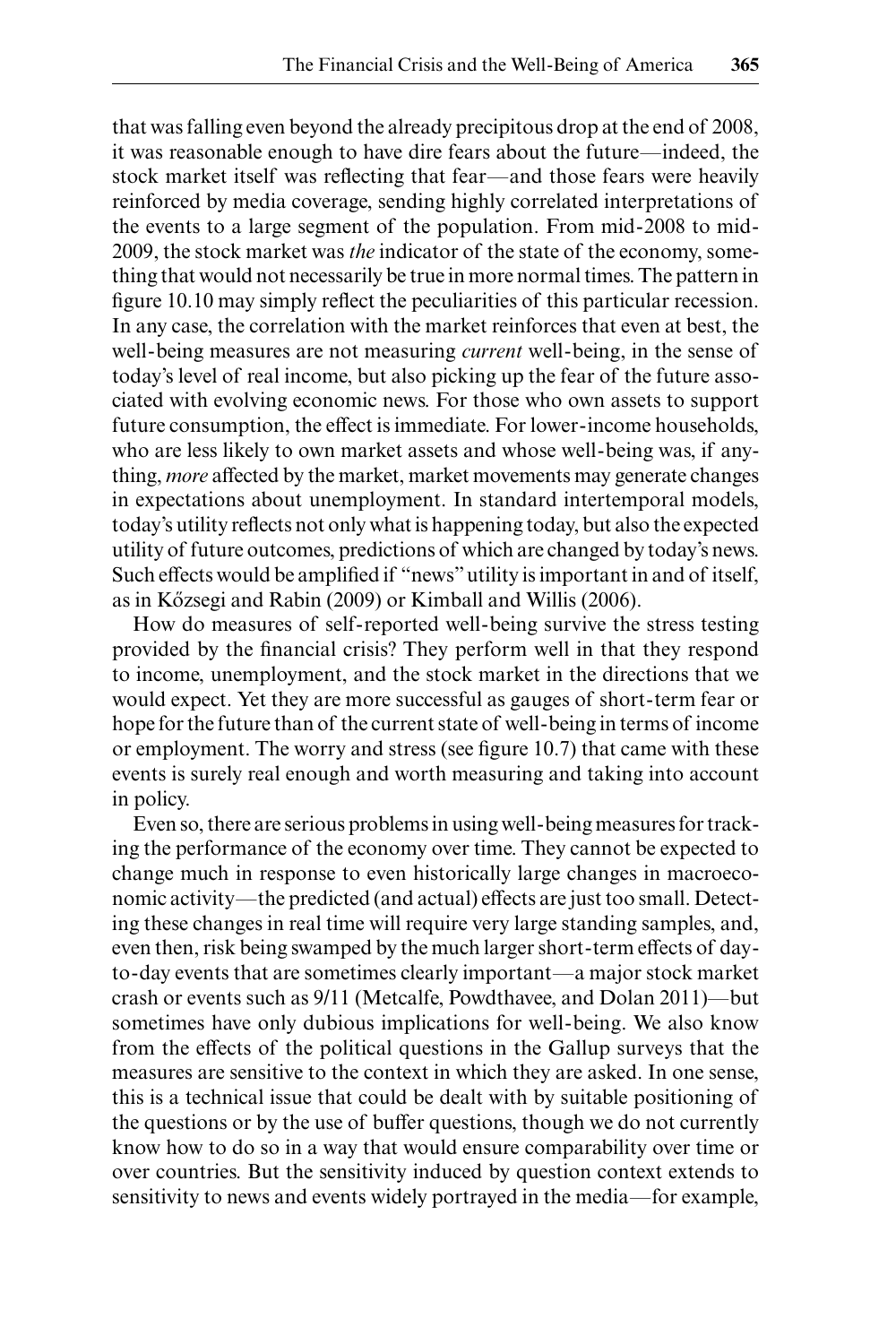the large one- day effect of the fall of Lehman Brothers. While it is conceivable that, as is sometimes argued for the stock market, the SWB measures are giving an accurate take on expected future well- being, it seems more plausible that, like the stock market, they have actually very little to do with well- being. As McFadden suggests in comments on this chapter, we may be looking at "cognitive bubbles" that are essentially irrelevant for any concept of well- being that we care about. It is an important future task to explore whether or not SWB is excessively sensitive to changes in the market and to other news.

It is possible that the ladder question used in the Gallup surveys is more sensitive to context effects than are other evaluative questions such as questions about satisfaction with life or with one's standard of living. But this seems most unlikely; questions about the standard of living and about emotion are also affected in the Gallup data, even though they are asked long after the political questions that make people feel worse about their lives.

There are many unresolved challenges before well- being measures become a standard part of macroeconomic monitoring, however useful such measures are in and of themselves. The measures have proved themselves in the cross- section across different groups, for example, for looking at the effects of life circumstances, such as ill- health, divorce, or unemployment. They still have a long way to go in establishing themselves as good time series monitors for the aggregate economy. In a world of bread and circuses, measures like happiness that are sensitive to short- term ephemera and that are affected more by the arrival of Saint Valentine's Day than by a doubling of unemployment are measures that pick up the circuses but miss the bread.

# **References**

- Bishop, George F. 1987. "Context Effects on Self- Perceptions of Interest in Government and Public Affairs." In *Social Information Processing and Survey Methodology,* edited by Hans-J. Hippler, Norbert Schwarz, and Seymour Sudman, 179–99. New York: Springer-Verlag.
- Bricker, Jesse, Brian K. Bucks, Arthur Kennickell, Traci L. Mach, and Kevin Moore. 2011. "Drowning or Weathering the Storm? Changes in Family Finances from 2007 to 2009." NBER Working Paper no. 16985. Cambridge, MA: National Bureau of Economic Research.
- Campbell, Angus. 1981. *The Sense of Well- Being in America.* New York: McGraw Hill.
- Cantril, Harvey. 1965. *The Pattern of Human Concern.* New Brunswick, NJ: Rutgers University Press.
- Carstensen, Laura, Derek M. Isaacowitz, and Susan T. Charles. 1999. "Taking Time Seriously: A Theory of Socioemotional Selectivity." *American Psychologist* 54 (3):  $165 - 81$ .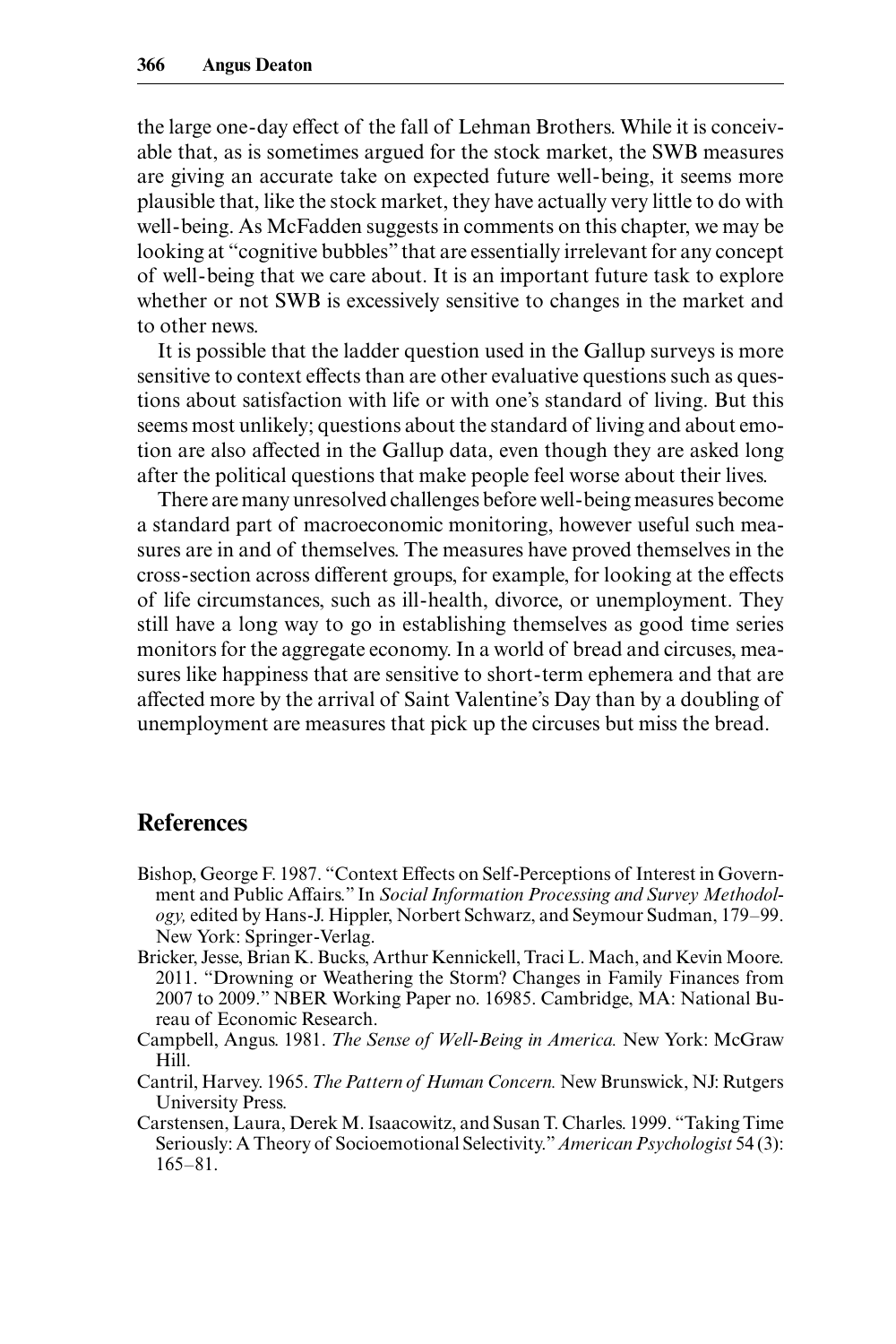- Chakrabarti, Rajashri, Donghoon Lee, Wilbert van der Klaauw, and Basit Zafar. 2011. "Household Debt and Saving during the 2007 Recession." NBER Working Paper no. 16999. Cambridge, MA: National Bureau of Economic Research.
- Christelis, Dimitris, Dimitris Georgarakos, and Tullio Jappelli. 2011. "Wealth Shocks, Unemployment Shocks and Consumption in the Wake of the Great Recession." http://ssrn.com/abstract=17929881.
- Clark, Andrew E., Andreas Knabe, and Steffen Rätzel. 2011. "Boon or Bane? Others Unemployment, Well- Being and Job Insecurity." Paris School of Economics Working Paper, April.
- Clark, Andrew E., and Andrew J. Oswald. 1994. "Unhappiness and Unemployment." *Economic Journal* 104 (424): 648– 59.
- Deaton, Angus. 2008. "Income, Health, and Well- Being around the World: Evidence from the Gallup World Poll." *Journal of Economic Perspectives* 22 (2): 53-72.
- Di Tella, Rafael, and Robert MacCulloch. 2007. "Happiness, Contentment, and Other Emotions for Central Banks." In *Policymaking Insights from Behavioral Economics,* edited by Christopher L. Foote, Lorenz Goette, and Stephan Meier, 311– 66. Boston: Federal Reserve Bank of Boston.
- Di Tella, Rafael, Robert J. MacCulloch, and Andrew J. Oswald. 2001. "Preferences over Inflation and Unemployment: Evidence from Surveys of Happiness." *American Economic Review* 91 (1): 335-41.
- ———. 2003. "The Macroeconomics of Happiness." *Review of Economics and Statistics* 85 (4): 809–27.
- Graham, Carol, Andrew Eggers, and Sandip Sukhtankar. 2004. "Does Happiness Pay? An Exploration Based on Panel Data from Russia." *Journal of Economic Behavior and Organization* 55 (3): 319– 42.
- Hurd, Michael D., and Susan Rohwedder. 2010. "Effects of the Financial Crisis and Great Recession on American Households." NBER Working Paper no. 16407. Cambridge, MA: National Bureau of Economic Research.
- Kahneman, Daniel, and Angus Deaton. 2010. "High Income Improves Evaluation of Life But Not Emotional Well- being." *Proceedings of the National Academy of Sciences* 107 (38): 16489-93.
- Kahneman, Daniel, Alan Krueger, David A. Schkade, Norbert Schwarz, and Arthur A. Stone. 2004. "A Survey Method for Characterizing Daily Life Experience: A Day Reconstruction Method." *Science* 306:1776-80.
- Kahneman, Daniel, and Jason Riis. 2005. "Living and Thinking about It: Two Perspectives on Life." In *The Science of Well- Being,* edited by Felicia A. Huppert, N. Baylis, and B. Keverne, 285–304. Oxford: Oxford University Press.
- Kahneman, Daniel, Peter P. Wakker, and Rakesh Sarin. 1997. "Back to Bentham? Explorations of Experienced Utility." *Quarterly Journal of Economics* 112 (2): 376– 405.
- Kimball, Miles, and Robert Willis. 2006. "Utility and Happiness." University of Michigan, Department of Economics, Working Paper, March 3.
- Kőszegi, Botond, and Matthew Rabin. 2009. "Reference Dependent Consumption Plans." American Economic Review 99 (3): 909– 36.
- Metcalfe, David, Nattavudh Powdthavee, and Paul Dolan. 2011. "Destruction and Distress: Using a Quasi-Experiment to Show the Effects of the September 11 Attacks on Mental Well- Being in the United Kingdom." *Economic Journal* 121:F81-F103.
- Schwarz, Norbert, and Howard Schuman. 1997. "Political Knowledge, Attribution, and Inferred Interest in Politics: The Operation of Buffer Items." *International*  Journal of Public Opinion Research 9 (2): 191-95.